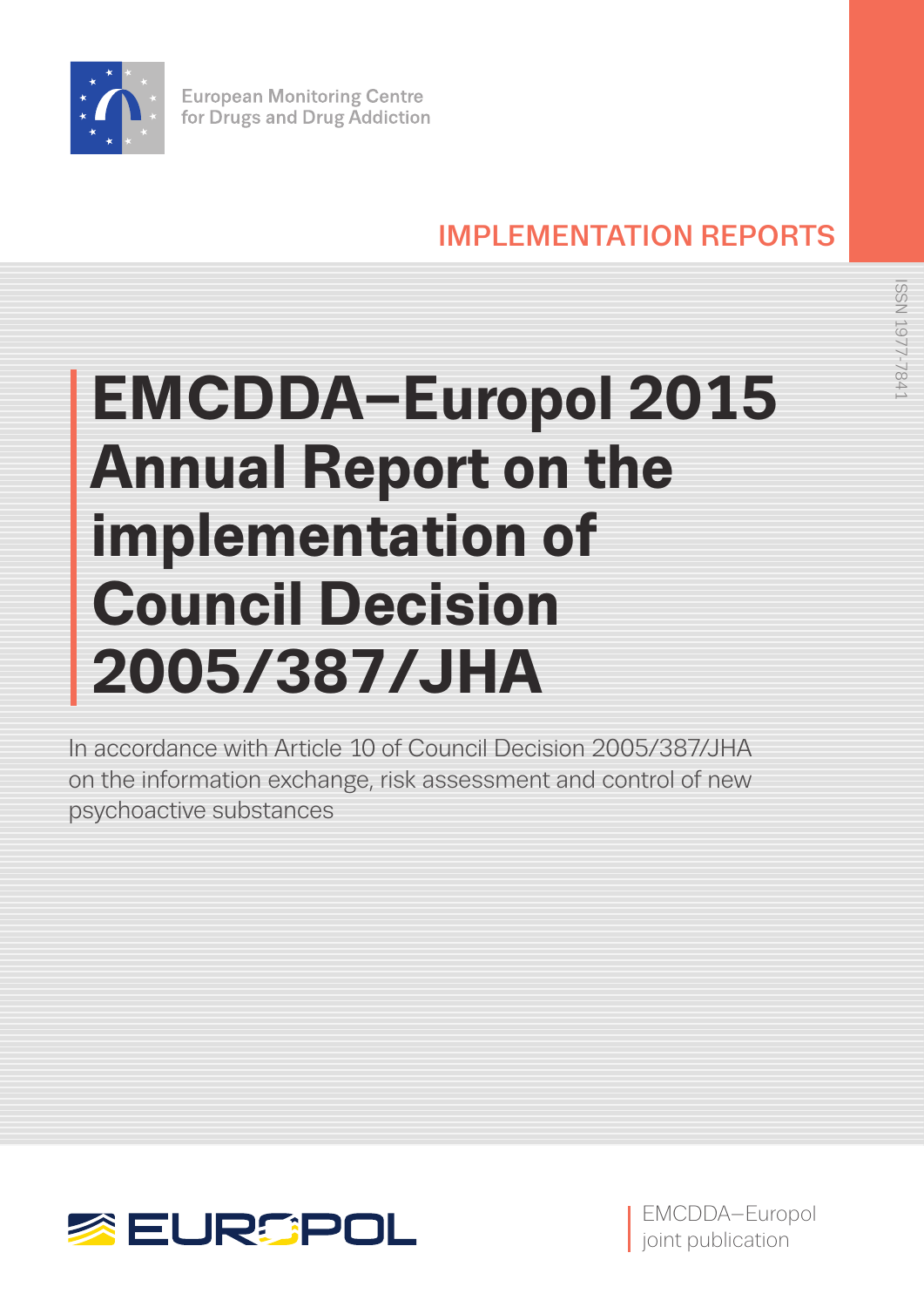# **<sup>I</sup> Contents**

- 3 **<sup>I</sup>** [Background to this report](#page-2-0)
- 4 **<sup>I</sup>** 1. [Overview](#page-3-0)
- 5 **<sup>I</sup>** [2. Implementation arrangements and cooperation with the](#page-4-0)  [European Union Pharmacovigilance system](#page-4-0)
- 5 **<sup>I</sup>** [2.1. Specific implementation arrangements](#page-4-0)
- 5 **<sup>I</sup>** 2.1.1. [Assistance to national early warning systems](#page-4-0)
- 5 **<sup>I</sup>** 2.1.2. [Annual meeting of the EU Early Warning System Network](#page-4-0)
- 5 **<sup>I</sup>** 2.1.3. [Detecting signals and responding to harms associated with NPS](#page-4-0)
- 6 **<sup>I</sup>** 2.1.4. [Links with forensic science and toxicology networks](#page-5-0)
- 6 **<sup>I</sup>** [2.1.5. Supporting activities](#page-5-0)
- 6 **<sup>I</sup>** 2.1.6. [Europol](#page-5-0)
- 9 **<sup>I</sup>** [2.2. Cooperation with the European Medicines Agency and the pharmacovigilance system](#page-8-0)
- 11 | 3. Core activities
- 11 | 3.1. [Early warning \(Article 4\)](#page-10-0)
- 11 **<sup>I</sup>** 3.1.1. [New psychoactive substances notified in 2015](#page-10-0)
- 13 **<sup>I</sup>** 3.1.2. [Reporting tools and 2014 seizure data](#page-12-0)
- 14 **<sup>I</sup>** 3.2. [Public health-related alerts](#page-13-0)
- 15 | 3.3. [EMCDDA–Europol Joint reports \(Article 5\)](#page-14-0)
- 15 **<sup>I</sup>** 3.4. [Risk assessments \(Article 6\)](#page-14-0)
- 17 **<sup>I</sup>** 4. [Conclusions](#page-16-0)
- 18 **<sup>I</sup>** 5. [Publications](#page-17-0)
- 19 **<sup>I</sup>** [Annex 1.](#page-18-0) [New psychoactive substances first notified to the Early Warning System in 2015](#page-18-0)  [under the terms of Council Decision 2005/387/JHA](#page-18-0)
- 25 **<sup>I</sup>** [Annex 2.](#page-24-0) [List of Early Warning System alerts issued to the national EWS correspondents in 2015](#page-24-0)

# **About this series**

This report presents the key activities performed by the EMCDDA and Europol in 2015, with details on all the relevant activities in support of the implementation of Council Decision 2005/387/JHA on the information exchange, risk assessment and control of new psychoactive substances, including new psychoactive substances notified in 2015, Joint Reports produced, risk assessments conducted and public health alerts and advisories issued.

Council Decision 2005/387/JHA of 10 May 2005 on the information exchange, riskassessment and control of new psychoactive substances, OJ L 127, 20.5.2005, p. 32. Available at:

http://eur-lex.europa.eu/LexUriServ/LexUriServ. do?uri=CELEX:32005D0387:EN:HTML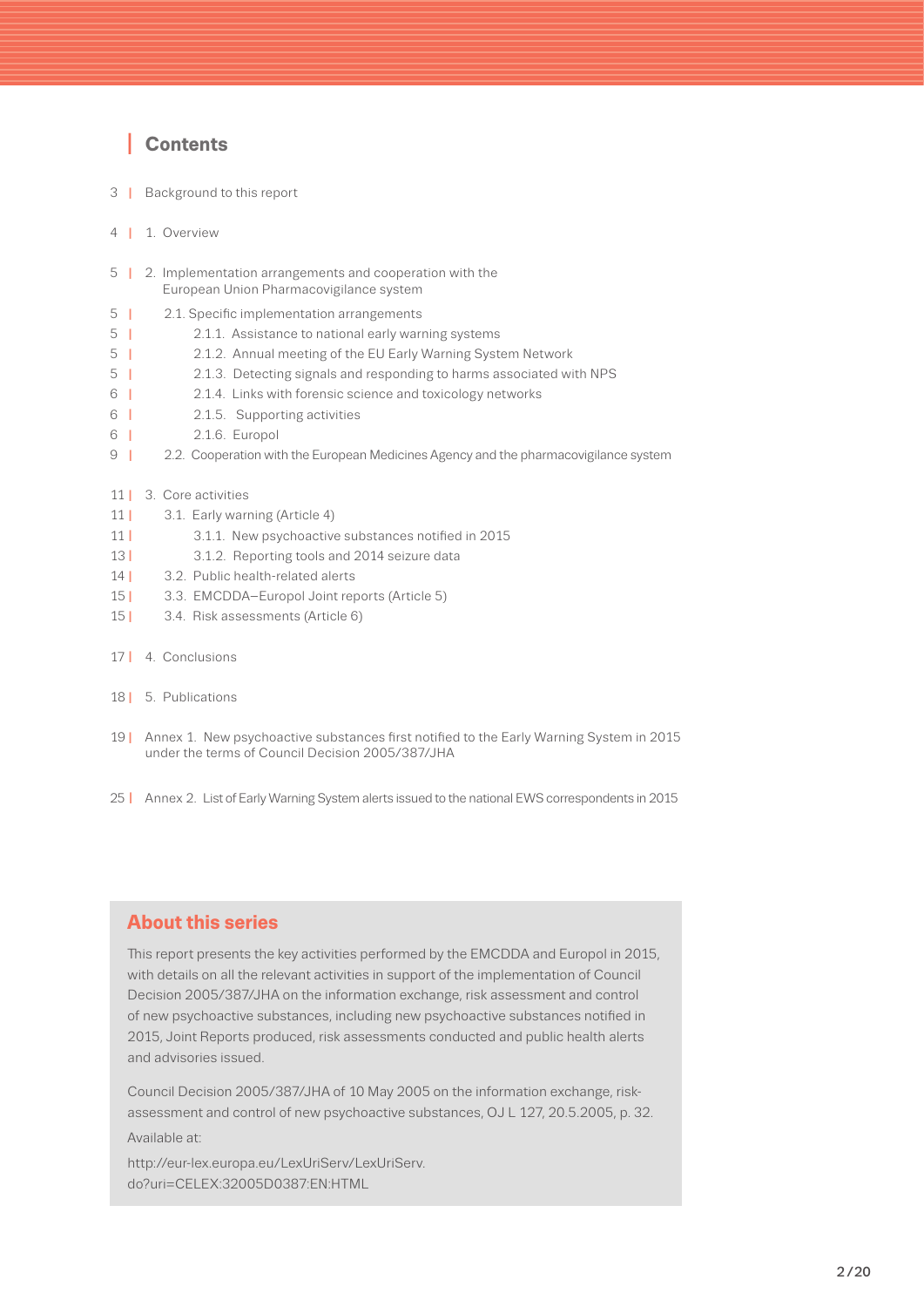# <span id="page-2-0"></span>**<sup>I</sup> Background to this report**

As part of the response to new psychoactive substances within the European Union (EU), the Council Decision 2005/387/JHA of 10 May 2005 on the information exchange, risk assessment and control of new psychoactive substances (hereafter the 'Council Decision') established a mechanism for rapid information exchange on substances that may pose public health and social threats, including the involvement of organised crime. This provides a legal basis for the institutions of the EU and the Member States to monitor all new narcotic and psychotropic substances that appear on the European drug scene. Where necessary, the Council Decision also provides for an assessment of the risks associated with these new substances, so that control measures deriving from Member States' obligations to the United Nations drug control conventions (1) can also be applied to new psychoactive substances.

Under Article 4 of the Council Decision, the EMCDDA and Europol, in close collaboration with their respective expert networks, the Reitox National Focal Points and Europol National Units, are assigned a central role in detecting, notifying and monitoring new psychoactive substances. The information exchange element of the Council Decision has been implemented by the EMCDDA and Europol as the *European Union Early Warning System on New Psychoactive Substances* (hereafter 'EU Early Warning System'). In addition, where necessary, and in cooperation with the European Medicines Agency (EMA), the EMCDDA and Europol may collect, analyse and present information on a new psychoactive substance in the form of a *Joint Report* (Article 5). This report provides evidence to the Council of the European Union and the European Commission on the need to request a *risk assessment* on a new psychoactive substance. Such a risk assessment examines the health and social risks posed by a new substance including: the use of, manufacture of, and, traffic in, a new psychoactive substance; the involvement of organised crime; and, the possible consequences of control measures. In order to conduct the risk assessment, the EMCDDA convenes a special meeting under the auspices of its Scientific Committee, extended with additional experts as necessary (Article 6).

To ensure transparency in the implementation of the Council Decision, Article 10 stipulates that:

'The EMCDDA and Europol shall report annually to the European Parliament, the Council and the Commission on the implementation of this Decision. The report will take into account all aspects required for an assessment of the efficacy and achievements of the system created by this Decision. The report shall, in particular, include experience relating to coordination between the system set out in this Decision and the Pharmacovigilance system'.

In compliance with Article 10, the EMCDDA and Europol herewith present the eleventh such annual report which covers the period 1 January to 31 December 2015. The report outlines the results of the implementation, describes key issues arising from accumulated experiences, and also serves as a monitoring tool. In order to facilitate the reading of the report, the reader is referred to the text of the Council Decision (2).

Annex 1 provides the list of new psychoactive substances notified for the first time in 2015. This includes the International Union of Pure and Applied Chemistry (IUPAC) chemical name, the reporting country, and date of notification for each substance. Further information on these substances is available from the EMCDDA and Europol.

Annex 2 provides a detailed list of all the EWS alerts issued to the national EWS correspondents in 2015.

<sup>(1)</sup> The 1961 United Nations Single Convention on Narcotic Drugs and the 1971 United Nations Convention on Psychotropic Substances.

<sup>(2)</sup> Council Decision 2005/387/JHA of 10 May 2005 on the information exchange, risk-assessment and control of new psychoactive substances, OJ L 127, 20.5.2005, p. 32.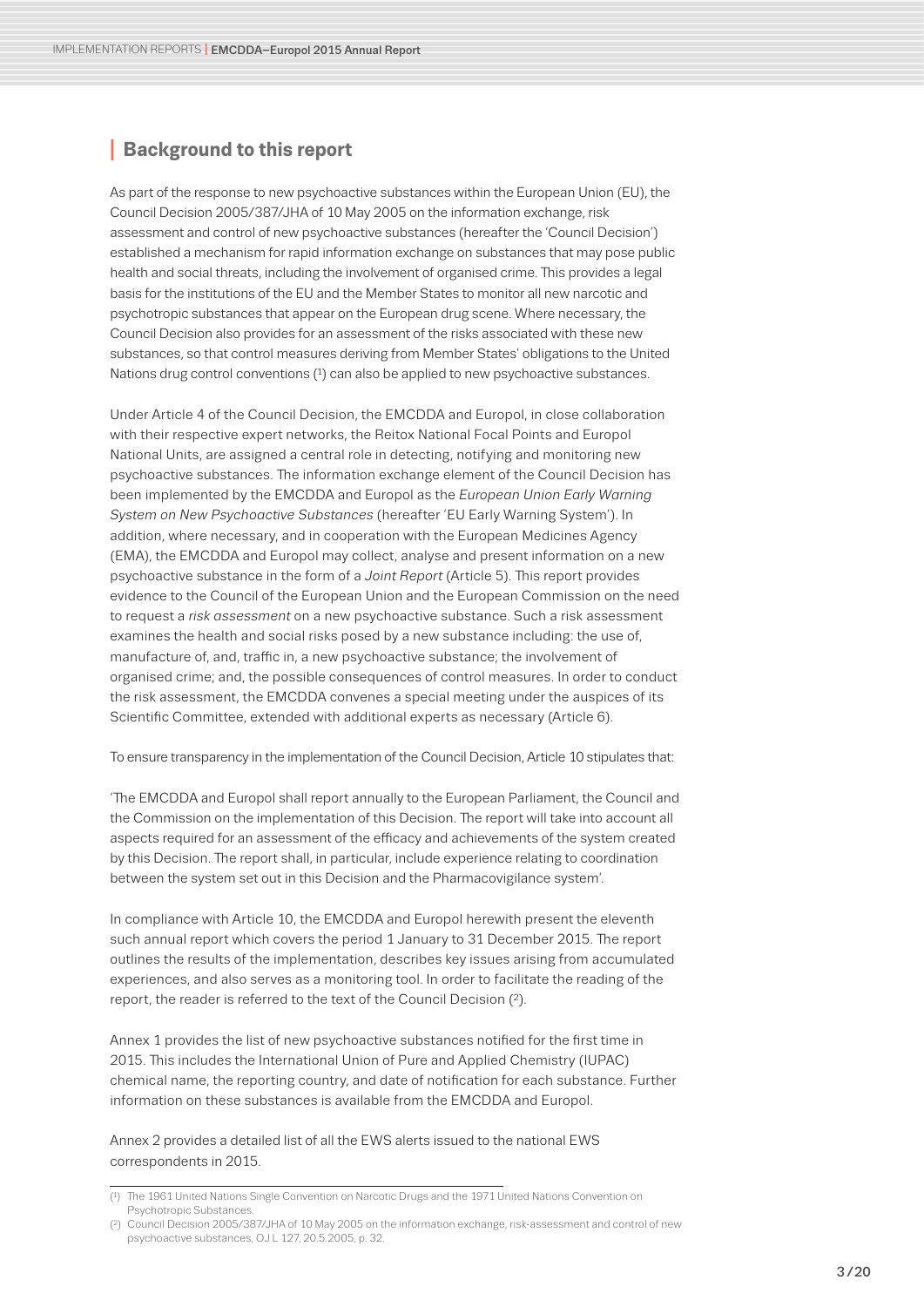# <span id="page-3-0"></span>**I 1. Overview**

The year 2015 saw a consistent trend in the number, type and availability of new psychoactive substances detected in Europe. 98 new substances were notified for the first time to the EU EWS in 2015, making the total number of substances routinely monitored by the EWS (more than 560 substances as of December 2015) more than double the total number of substances monitored by both UN conventions. Importantly, these numbers were accompanied by increasing reports of harms associated with the use of NPS. These resulted in 17 public health-related alerts issued, two Joint Reports and a risk assessment.

The total number of NPS seizures and amount of substances seized in Europe in 2014 continued to increase, keeping with the growing trend seen in the last years. In 2014, 365 different NPS were detected across Europe including many of those seen in previous years.

The nature of these challenges along with the pace at which they arise continue to stretch the capacity of the EU and the Reitox Early Warning System networks, who continue to provide rapid response to emerging threats.

# Headline activities in 2015

- **98 new psychoactive substances** were formally notified for the first time in 2015;
- **17 public health-related alerts** were issued by the EMCDDA to the EU EWS Network;
- **2 Joint Reports** were prepared by the EMCDDA and Europol: **<sup>I</sup>** α-PVP (1-phenyl-2-(1-pyrrolidinyl)-1-pentanone) a potent psychostimulant used by 'recreational' drug users, and by those who inject stimulants and opioids; **<sup>I</sup>** acetylfentanyl (N-phenyl-N-[1-(2-phenylethyl)piperidin-4-yl]acetamide) a synthetic opioid associated with an outbreak of acute intoxications in 2015;
- **a risk assessment on α-PVP** was conducted by the Scientific Committee of the EMCDDA;
- **nore than 560 new psychoactive substances** are now routinely monitored by the EU EWS; close to 600 reporting forms were submitted by national early warning correspondents to the EMCDDA;
- $\blacksquare$  more than 30 media requests were responded to and over 20 technical training events. forums, conferences and meetings on NPS were attended in 17 different countries.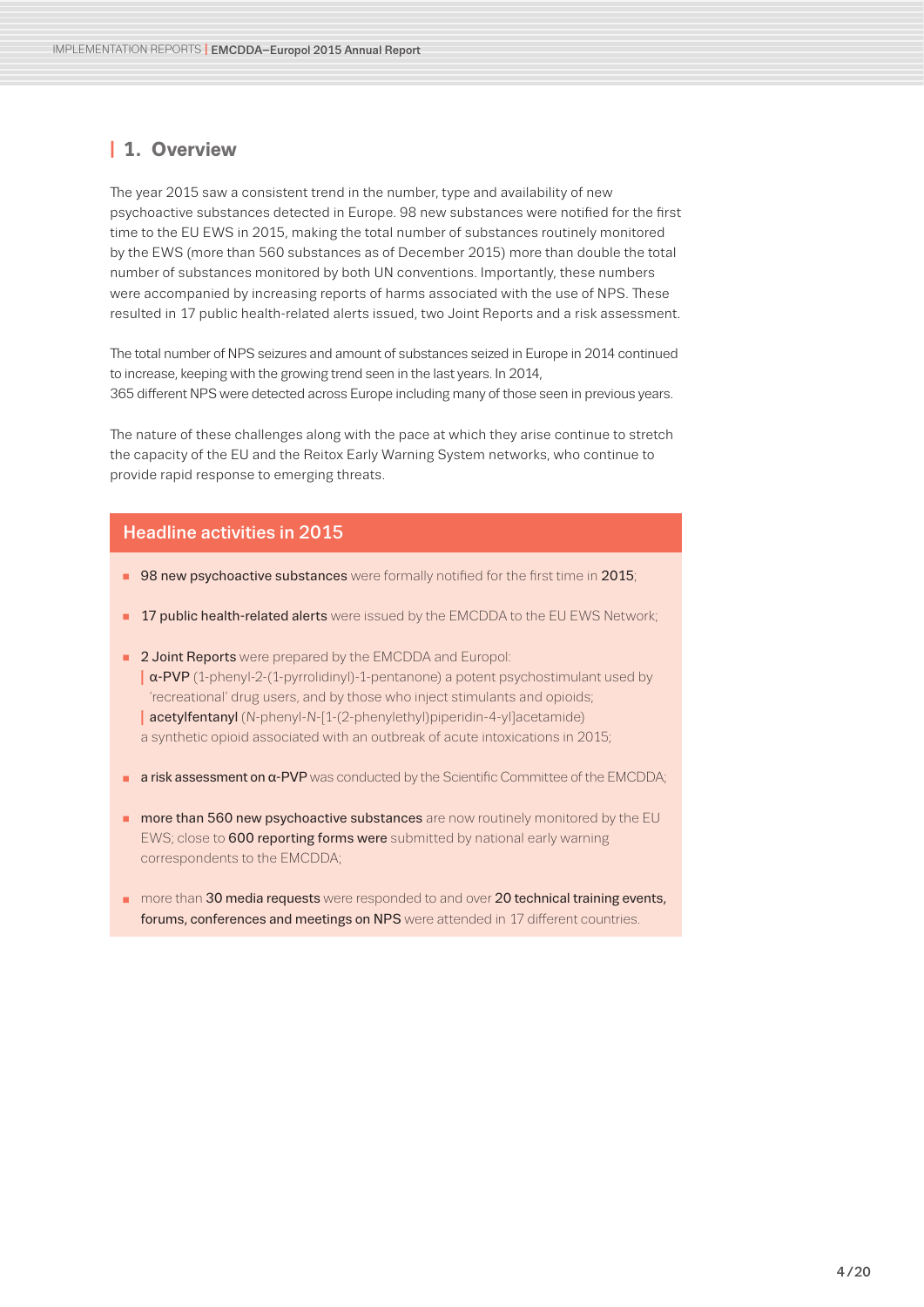# <span id="page-4-0"></span>**<sup>I</sup> 2. Implementation arrangements and cooperation with the European Union Pharmacovigilance system**

# **I** 2.1. Specific implementation arrangements

# 2.1.1. Assistance to national early warning systems

The EMCDDA continued to provide assistance, advice and feedback to the 28 Member States, Turkey and Norway, as well as other members of the EU EWS Network on a daily basis.

This assistance was given by providing timely information on the NPS situation in Europe, with a special emphasis on emerging issues relevant to public health, and by maintaining a comprehensive, up-to-date repository of information on close to 600 substances. The information on each of these substances included details on seizures and serious adverse events in individual Member States as well as relevant data on chemistry, chemical analysis, pharmacology, toxicology, and epidemiology extracted from relevant scientific and patent literature and other open information sources (monitored daily).

In addition, the EMCDDA responded to a number of ad hoc requests from the national early warning systems and focal points, many of which were time-sensitive and of a highly technical nature. These included queries on naming of NPS, on analytical data, and details of EU legislation regarding new psychoactive substances among others.

# 2.1.2. Annual meeting of the EU Early Warning System Network

The 15th annual meeting of the Reitox Early Warning System Network took place on 8 and 9 June 2015 in Lisbon. Prior to the meeting, the correspondents were asked to provide information on: recent developments in their national early warning system; emerging concerns; and national alert systems in place. The emerging themes arising from the responses to the questionnaires were discussed at the meeting, and the discussions were used to gain a shared understanding of the NPS situation at a European level.

The meeting also served to discuss the strengthening of the toxicovigilance component of the EWS. Presentations focusing on substances under intense monitoring (e.g. on fentanyls and other potent opioids) were also delivered.

# 2.1.3. Detecting signals and responding to harms associated with NPS

The fast-changing nature of the NPS market associated with the sheer number of substances being monitored presents well-known challenges for the early-warning function. The last few years have seen significant efforts to conceptualise and develop a new methodology for detecting and responding to signals of harms associated with NPS.

In 2015, the monitoring of open source information (OSI) was intensified and methodology was strengthened to allow daily monitoring of events that may be linked to serious adverse events and which require urgent responses. Relevant information that was identified through this methodology was cross-referenced with data reported by Member States in order to prioritise monitoring and responses, which in some cases have resulted in public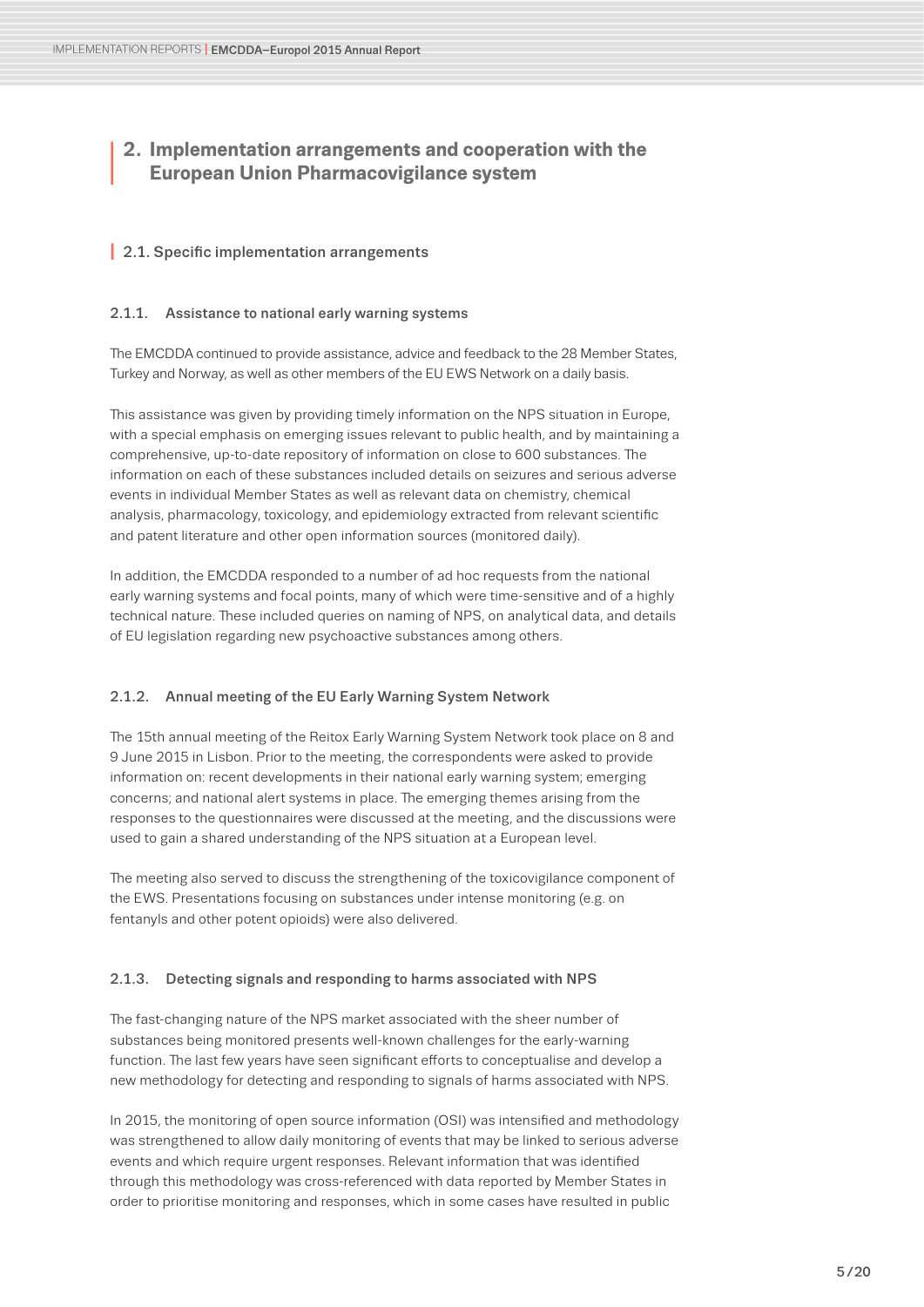<span id="page-5-0"></span>health-related alerts (see section 3.2). Internet snapshots were conducted for substances/ products under intensive monitoring, including α-PVP, acetylfentanyl, MDMB-CHMICA, and a herbal smoking mixture containing synthetic cannabinoid(s) with the brand name 'Mocarz', which was associated with mass intoxications in Poland in July 2015.

The development of the Toxicovigilance System Framework continued to be a key activity, supported by two studies commissioned externally:

- a study focusing on the role of poison control centres for monitoring non-fatal intoxications associated with NPS (concluded);
- $\Box$  a study examining the current body of knowledge and practice with respect to risk communication to drug users and the general population related to serious hazards and risks of an urgent nature that are associated with new psychoactive substances and illicit drugs (in progress).

# 2.1.4. Links with forensic science and toxicology networks

In 2015, the EMCDDA established cooperation with the Institute for Health and Consumer Protection of the European Commission's Joint Research Centre (JRC) and strengthened the links with the European Commission's Customs Laboratories European Network (CLEN) project group, funded by the EC Customs 2020 programme. The CLEN project group is composed of customs laboratories from the 28 EU Member States and aims to promote cooperation among them by sharing analytical data, reference samples and expertise on chemicals, including NPS. The EMCDDA hosted the second meeting of the CLEN project group, which took place in February.

In addition the agency continued to cooperate actively with the European Network of Forensic Science Institutes (ENFSI).

During the year, the EMCDDA further strengthened its links with other forensic science and toxicology networks. Ongoing exchange took place during the year between the agency´s staff and international leading forensic, toxicology and law enforcement experts in the field of NPS.

# 2.1.5. Supporting activities

In 2015, the EMCDDA provided technical training on NPS in 23 meetings, forums, conferences or events that took place in 17 different countries. These meetings and training events served to increase understanding of the NPS phenomenon and the visibility of the EU actions in this area but also to provide technical assistance and nurture relationships within the Network.

# 2.1.6. Europol

Europol has observed that law enforcement agencies across the EU are increasingly aware and more involved in investigations concerning NPS, despite many legislative and administrative constraints. Various advanced tactics and techniques, such as controlled deliveries and cyber-purchase operations have already been used by many Member States to respond to the increasing problem of NPS.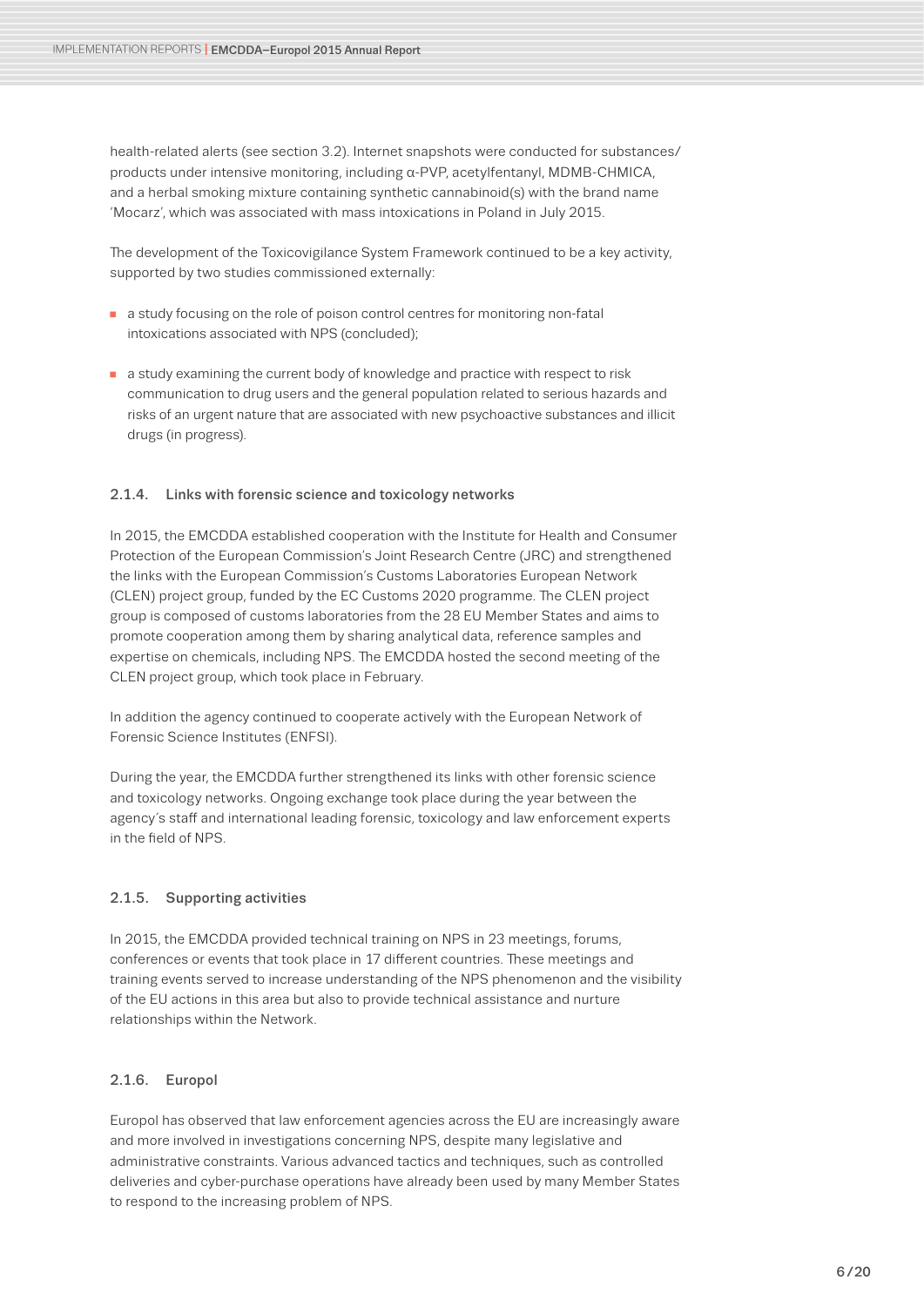In 2015, the first Joint Investigation Team (JIT) that was set up between two Member States, Europol and Eurojust in 2014, and which focused on an Organised Crime Group (OCG) involved in the importation of different NPS from China to the EU and their further distribution across the EU, was closed with very positive results (including arrests and convictions).

Strategically, NPS are an EU priority in terms of the Policy Cycle for Organised Crime. The Synthetic Drugs priority in the European Multidisciplinary Platform Against Criminal Threats (EMPACT) includes NPS and, in 2015, several operational activities were conducted in the framework of the Operational Action Plan. For example, in the framework of Operation Blue Amber liaison officers from the EU Member States and colleagues from other international partners coordinated the exchange of information and intelligence between national law enforcement authorities from a 24/7 operational coordination centre at Europol's headquarters in The Hague. Europol specialists and analysts provided support from its headquarters and also on the spot in EU Member States. The Operation included two drugs action weeks. Synthetic drugs and NPS trafficking, and the use of small postal parcels to traffic the drugs, are key issues for many European countries. In total, nearly 300 kg of synthetics drugs and NPS were seized within and outside the European Union.

Europol also contributed to two similar operations with global dimensions organised by the World Customs Organization (WCO). Operation CATalyst was completed with successful results, having intercepted and seized 13 408 kg of drugs in 371 cases, of which 1 435 kg were NPS-related. Operation CATalyst helped to expose new global trends of NPS abuse. These findings have been of particular value to country leaders, policy- and law-makers, as well as law enforcement agencies around the world.

The range of the second operation — SKY-NET II — was extended to illicit trafficking and/ or diversion of precursors. The results of this operation included 876 seizure cases reported by the participating WCO Members with the interception of 9 293 kg of illicit drugs and precursors. Operation SKY-NET II collected an enormous amount of useful data, which helped Members identify the smuggling trends and the risk areas of postal and express courier channels. It also strengthened the ties between customs, other agencies and stakeholders, and across borders around the world. The Operation provided a good analysis and an overview of the global situation which could assist country leaders, policy-makers and law enforcement agencies in their self-assessment and future steering of enforcement focus.

As noted in previous years, China has been reported by Member States as the main source of NPS delivered to Europe. To a lesser extent, India also plays a role as a source country.

In 2015, Europol observed an increased number of NPS investigations registered as well as a growing number of requests for operational and on-the-spot support. Generally it has been noticed that Member States are showing a greater interest in these types of investigations and that they are focusing on them.

In 2015, no records were provided to Europol by Member States indicating illicit synthesis of NPS with one exception. In October 2015, Dutch authorities seized two illicit synthetic drug sites in Stevensbeek and Hoornsterzwaag. Illicit laboratories were linked via similar equipment, chemicals and final products seized. The synthesis and crystallisation processes were identified on the two sites. Large-scale manufacture of MDMA and mephedrone was confirmed. In total 160 kg of MDMA and 26 kg of mephedrone crystals were seized.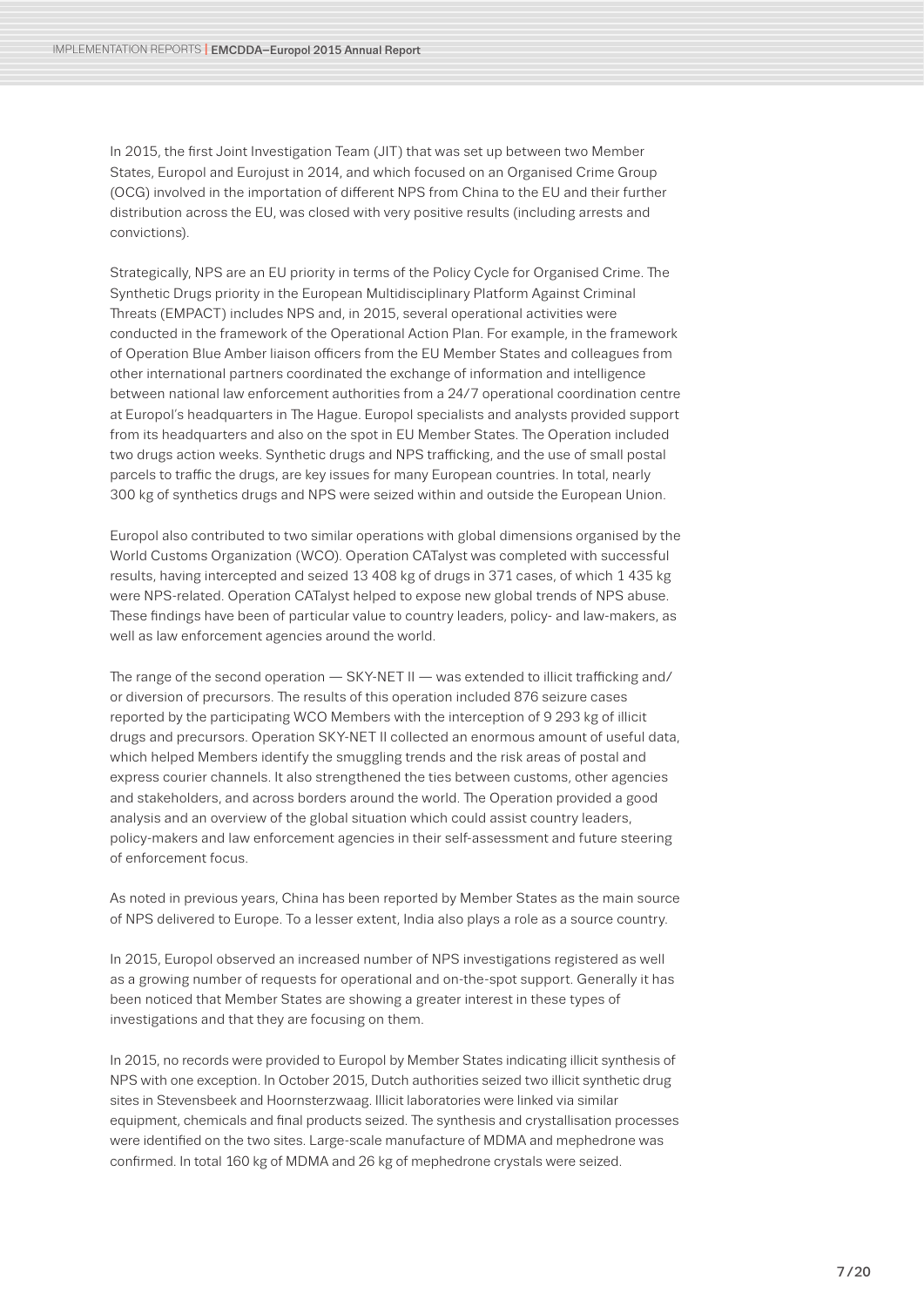Details of the seizure of two synthetic drug production facilities in the Netherlands, reported to Europol.



160 kg of MDMA were seized.



Calculation yield: approx. 1 300 000 MDMA tablets (120 mg concentration, average).



Similar equipment was seized in two locations, which was used for the illicit synthesis of mephedrone. As final product, 26 kg of mephedrone crystals were seized.

These combination sites (where two different products were being manufactured) clearly indicate that OCGs are not just limited to illicit sites where manufacture of traditional synthetic drugs takes place. They use opportunities and market demand to generate more profits.

Another related issue of concern is the importation of precursors that can be used for the synthesis of NPS. Already in previous years notifications on NPS precursors seizures were provided to Europol by Poland and the Netherlands (*N*-acetylmephedrone and 2-bromo-4' methylpropiophenone as starting material and precursor for mephedrone).

Based on the intelligence gathered, shipment of 2-bromo-4'-methylpropiophenone for illicit mephedrone manufacture is continued and sourced in China. As it was highlighted in previous reports, due to the lack of knowledge about precursors for NPS by law enforcement and to their non-controlled status, criminal groups could exploit this gap in future and the synthesis of some new psychoactive substances in Europe may become more common.

In 2015, a few processing sites of NPS, mainly synthetic cannabinoids (mixing, packaging, labelling), were reported by Poland, Hungary and Germany.

Based on a few indicators such as number of NPS reported for the first time, number of seizures reported in the EU and amount of NPS seized, as well as on intelligence, Europol believes that the number of operating illicit sites producing NPS is much higher than those dismantled and reported to the agency.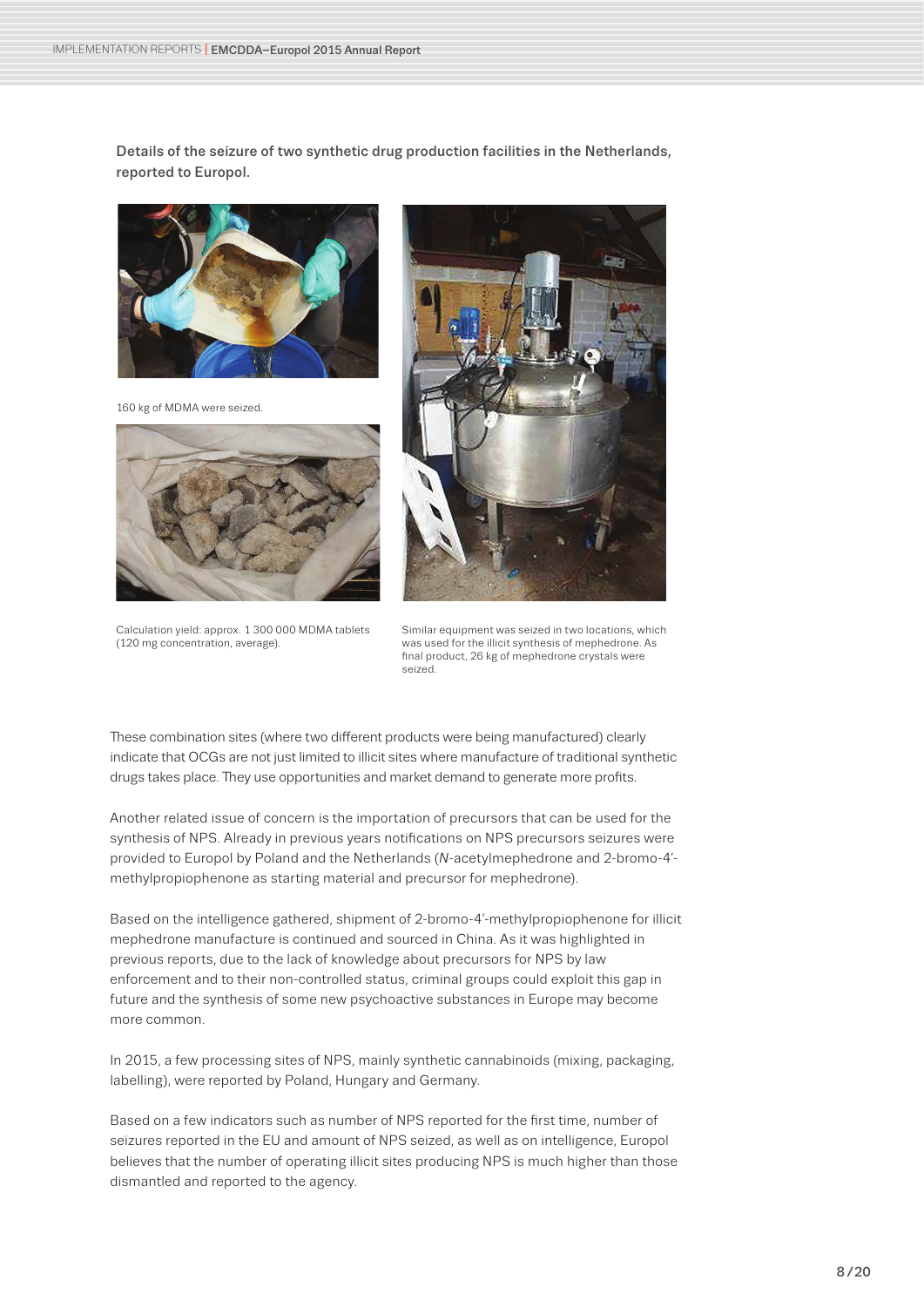<span id="page-8-0"></span>With regards to trafficking, the *modi operandi* look similar to previous years. Bulk amounts of NPS are shipped from China to the EU and then further distributed across Europe. For small quantities, either online orders are placed directly with Chinese vendors or via internet smart shops located in some European countries. Orders are then shipped using the postal service and couriers (delivery companies).

Investigations conducted in the Member States, and supported by Europol, identified a few hubs (countries) that are currently used to receive, store and further distribute NPS imported from China (the Netherlands, Spain and the United Kingdom).

NPS are mainly imported in the form of bulk powder or herbal substance. Subsequently, they are further processed for sale to consumers. This can involve mixing them with other substances such as caffeine, or impregnating chemicals into the herbs or pressing them into tablets before packaging takes place.

In 2015 the United Kingdom (Scottish police), supported by a few Member States and Europol, initiated an intelligence enquiry into the use of Damiana herbs and Marsmallow leaves as cutting agents for processing synthetic cannabinoids.

These herbal parts are important ingredients in synthetic cannabinoid products, which are finally sold as 'legal highs'. During the processing of synthetic cannabinoids in Europe, these herbal parts are mixed with active synthetic cannabinoid and laced with acetone. Compared to traditional synthetic drugs, it could be said that these herbal ingredients play a similar role to the cutting agents used for amphetamine, MDMA and methamphetamine.

Therefore it is important to identify the source of these products and track their shipments to the destined EU Member States for further processing. Work in this area will continue and results of this operational analysis will be presented in 2016.

# **<sup>I</sup>** 2.2. Cooperation with the European Medicines Agency and the pharmacovigilance system

The cooperation between the EMCDDA and the European Medicines Agency (EMA) was maintained throughout 2015, as required by the Regulation 1235/2010 and the Council Decision 2005/387/JHA (see working arrangement between the two agencies (3).

In 2015, the EMA provided a response to two formal consultations issued in order to prepare the EMCDDA–Europol Joint Reports on α-PVP and acetylfentanyl (see Section 3.3) and the EMA nominated an expert to be part of the extended Scientific Committee that assessed the risks of α-PVP (see Section 3.4).

Other communications between the two agencies involved the exchange of information on medicinal products (i.e. modafinil, ketamine and meprylcaine) and on the circulation of falsified medicines which, following on from trends in previous years, are a concern for the EWS. At the request of the EMA, the EMCDDA produced a rapid report on the information available on ketamine in Europe.

<sup>(3)</sup> Working arrangement between the European Medicines Agency (EMA) and the European Monitoring Centre for Drugs and Drug Addiction (EMCDDA), signed on 7 September 2012. Available at: [http://www.emcdda.europa.eu/attachements.cfm/att\\_185319\\_EN\\_EMA-EMCDDA-2012workingarrangement.pdf](http://www.emcdda.europa.eu/attachements.cfm/att_185319_EN_EMA-EMCDDA-2012workingarrangement.pdf)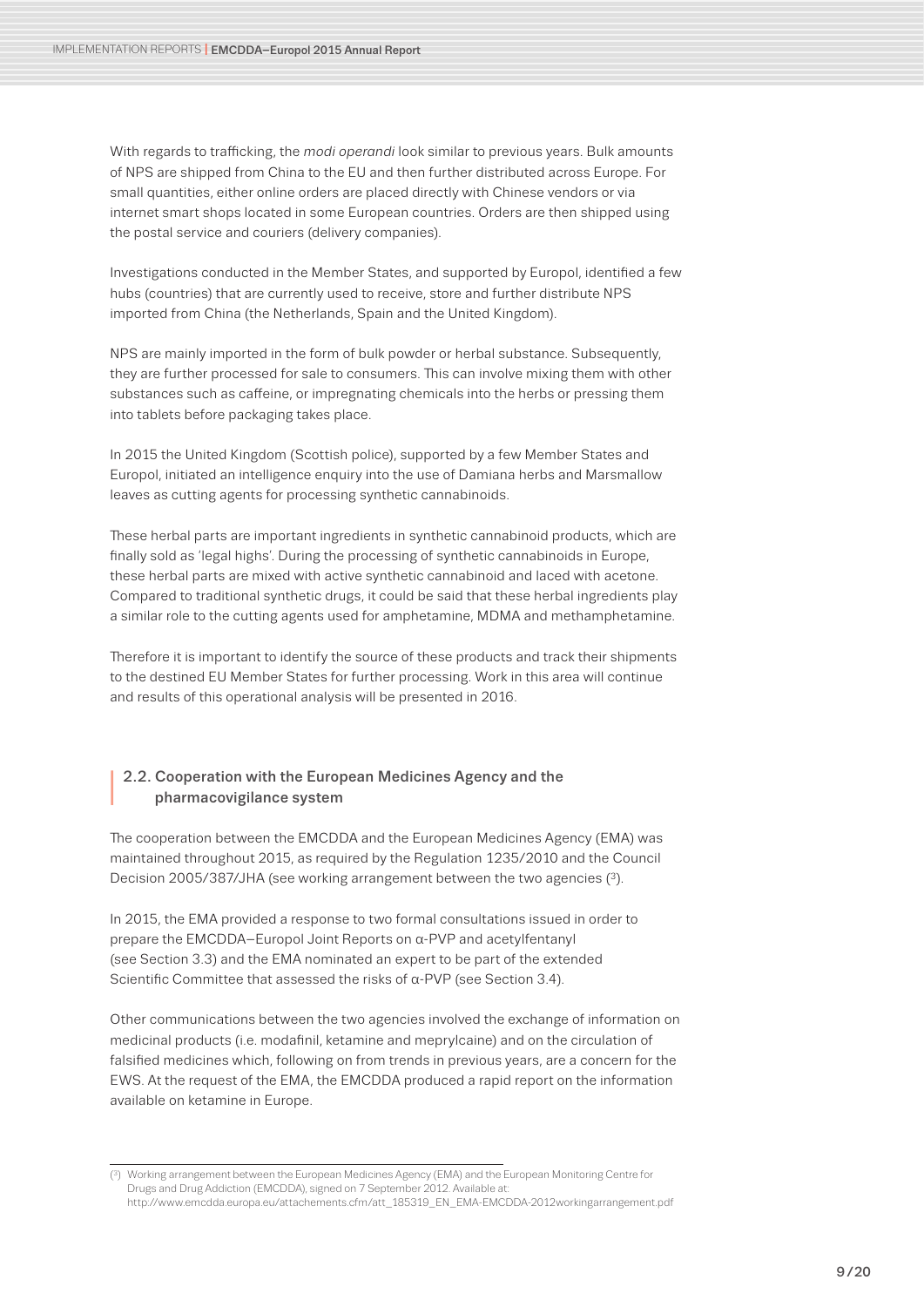In 2014, following its formal notification, the EMCDDA shared with the EMA their concerns related to the misuse of quetiapine in Poland. The signal was raised at the EMA's Pharmacovigilance Risk Assessment Committee, which recommended that a cumulative review of Adverse Drugs Reactions was conducted. As a result, in 2015, section 4.4 of the summary product characteristics with regard to misuse and abuse was updated to the following: 'Cases of misuse and abuse have been reported. Caution may be needed when prescribing quetiapine to patients with a history of alcohol or drug abuse.'

A coordination meeting took place with the EMA in March with respect to cooperation, with a specific focus on strengthening data collection on the misuse and abuse of medicinal products defined as new psychoactive substances under Article 3 of the Council Decision.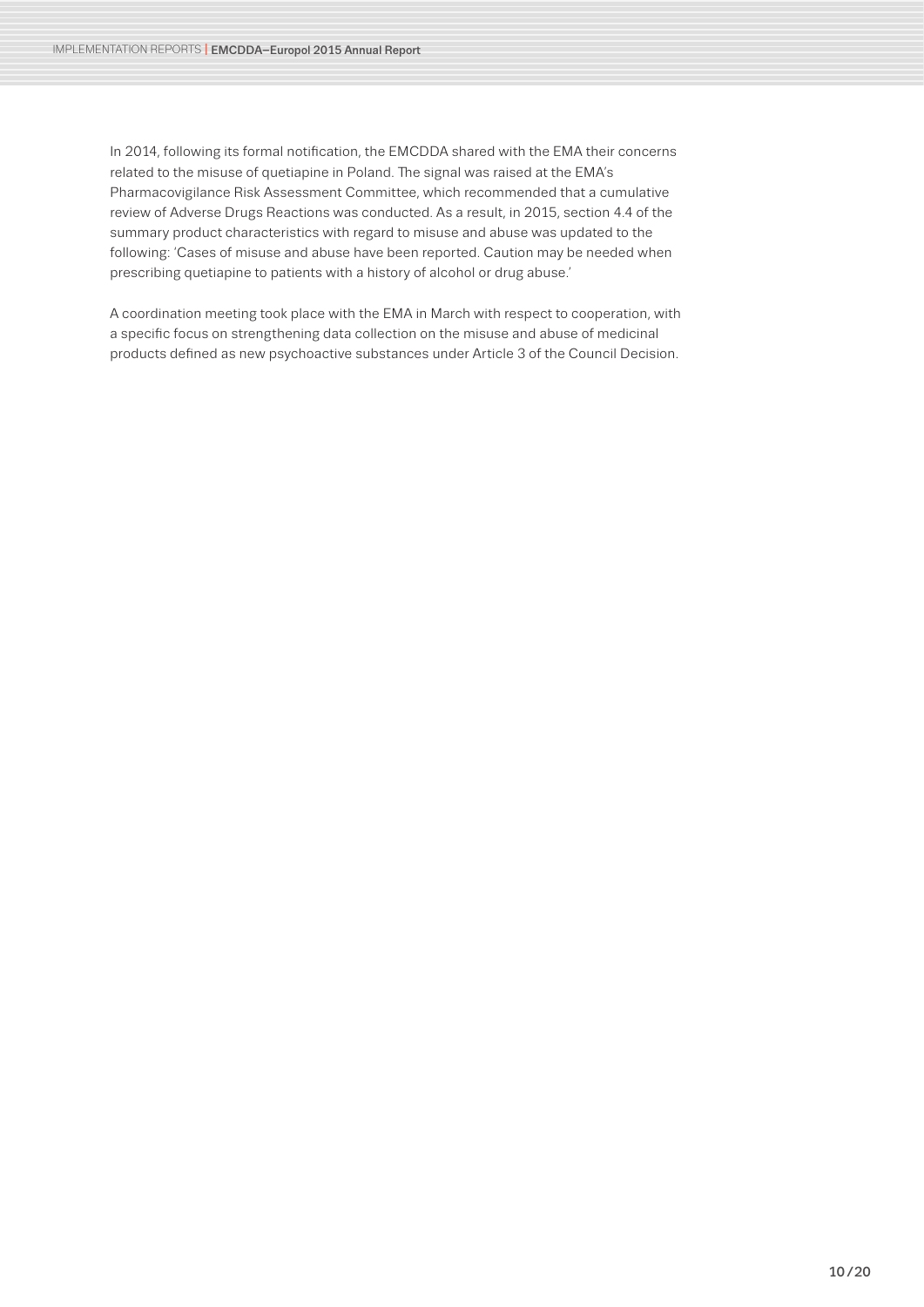# <span id="page-10-0"></span>**I 3. Core activities**

# **I** 3.1. Early warning (Article 4)

#### 3.1.1. New psychoactive substances notified in 2015

In the year 2015, 98 new psychoactive substances were formally notified for the first time to the Reitox Early Warning System Network (Figure 1, full list in Annex 1) (4). This number is in line with the overall trend for growth in the number of available NPS seen from previous years.

Of the notified substances, 26 were cathinones and 24 were synthetic cannabinoids (5), making these two the largest NPS categories being monitored. Also reported in 2015 were 9 new phenethylamines, 6 piperidines and pyrrolidines, 5 benzodiazepines, 4 arylalkylamines, 4 opioids, 3 piperazines, 3 tryptamines, 2 arylcyclohexylamines and 12 new substances that do not conform to any of the previous groups (Figure 2).

The number of synthetic opioids available in the drug market has increased year on year, particularly since 2010. These highly potent substances, which may be sold as heroin, pose serious health concerns and public health risks.

#### FIGURE 1

Number of NPS formally notified for the first time each year (line, left axis) and total number of NPS monitored by the EU Early Warning System (bars, right axis) (2005–15)



( 4) An error in the interpretation of analytical data related to the identification of 5F-PCN and phenmetetrazine was reported to the EMCDDA after the substances had been formally notified (see substances 92 and 94 in Annex 1). As a result, the formal notifications for each of the substances were retracted on 20 April 2016. While such retractions are rare, they are inherent to the very nature of early warning given the analytical challenges faced in this field, including those posed by the continuous appearance of large numbers of new substances and a lack of certified reference materials.

<sup>(5)</sup> The term 'synthetic cannabinoids' is used here to include: synthetic cannabinoid receptor agonists (such as JWH-018 which is a CB1 and CB2 receptor agonist); allosteric modulators (such as Org 27569) that change the structure of the cannabinoid receptors leading to altered activity when a ligand binds to the receptors; and, substances that act as inhibitors of the fatty-acid amide hydrolase (FAAH), which catalyses the intracellular hydrolysis of the endocannabinoid anandamide (such as URB597).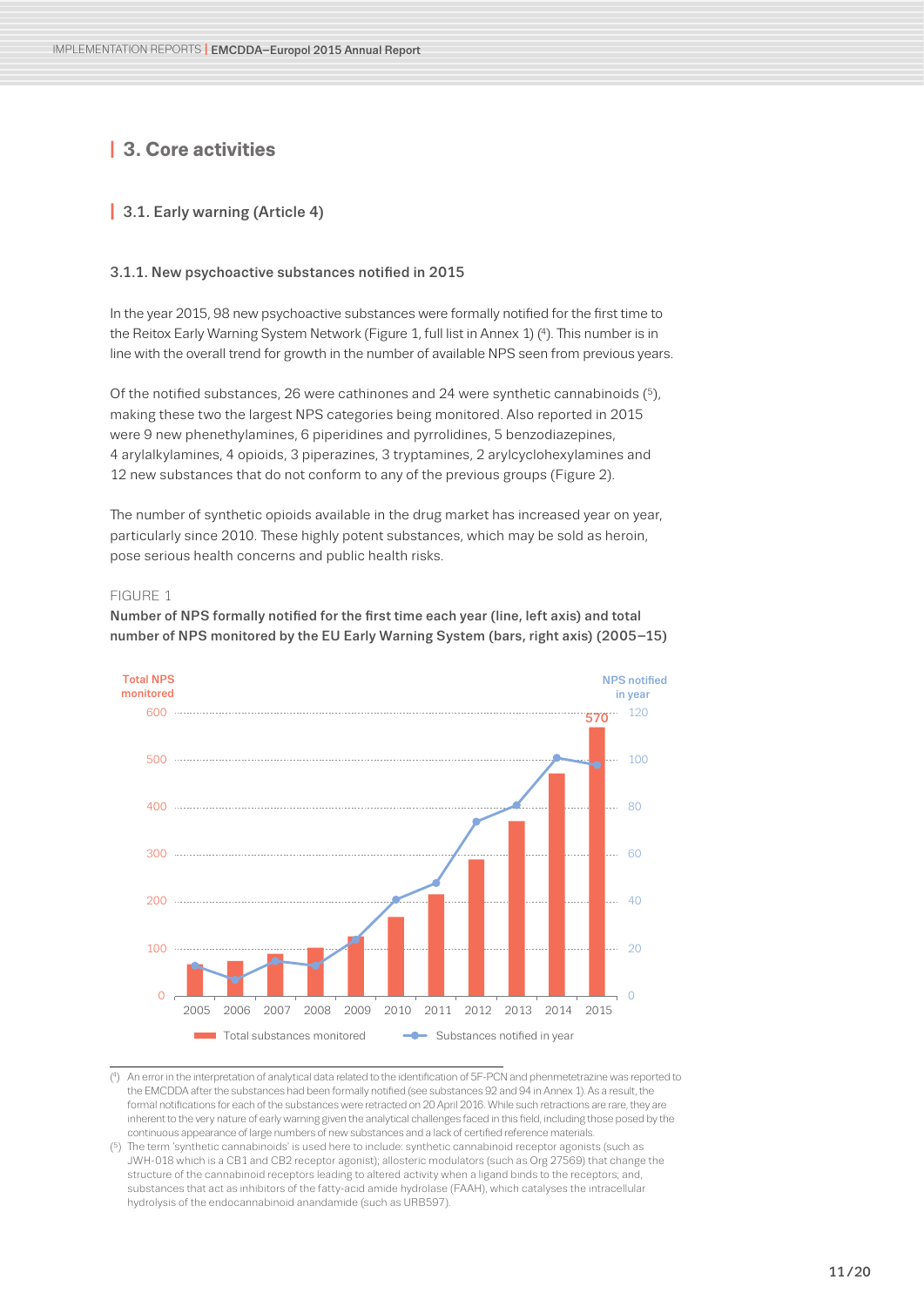

FIGURE 2 Number of new psychoactive substances notified for the first time to the EU Early 120 Warning System by category (2005–15)

With each new substance reported to the EWS for the first time, the EMCDDA initiates a process of recording, reviewing, validating and analysing the data provided by the focal point. The validated information is then complemented with the available published data on the substance (including chemistry and pharmacology, for example). Once all the data is collated and reviewed, a notification is sent out to the Network and a substance profile is created in the European Information System and Database on New Drugs (EDND). This profile is kept updated by the EMCDDA as new information becomes available (either from the national focal points, informal networks and daily monitoring of open source information).

In 2015, 101 new profiles were created in the EDND and an additional 328 existing EDND substance profiles were reviewed/updated with new information reported by the EU EWS Network and from information identified from daily searches of open source information. To date, the EDND remains the most comprehensive database of new psychoactive substances in Europe and is accessed daily by experts from various fields.

Other than first detections in Europe, the first detection of a substance in a particular country is also routinely reported to the EMCDDA, in accordance with the Council Decision. This year, close to 600 reporting forms (including detection of new substances, first notifications, reports of serious adverse events and significant updates from Member States) on new psychoactive substances were received, reviewed and analysed by the EMCDDA, 98 of which resulted in formal notifications. Importantly, the information deriving from this continuous *push-pull* of information is readily and rapidly shared within the Network, ensuring that the national early warning systems are always working with the latest, most relevant information.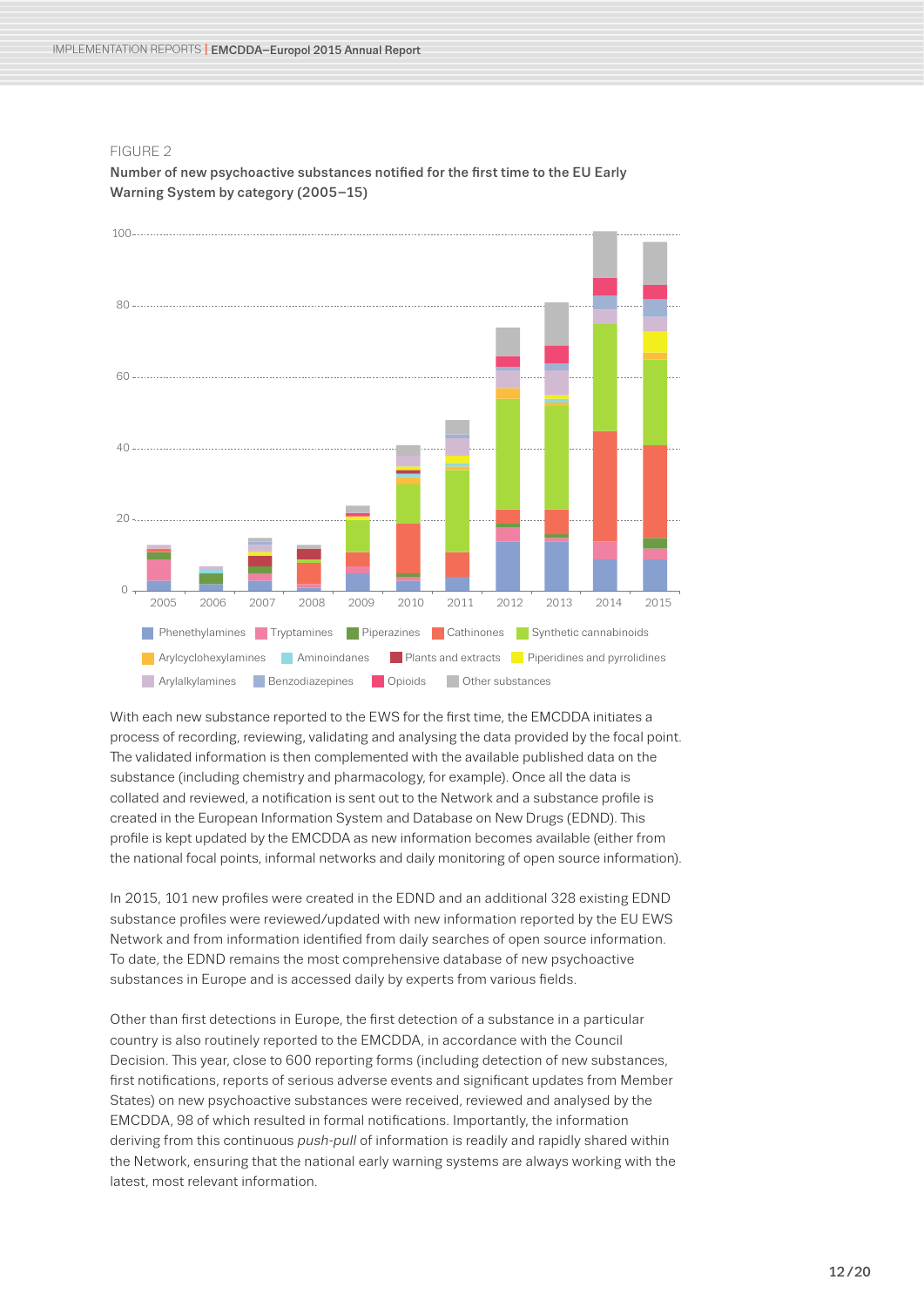# <span id="page-12-0"></span>3.1.2. Reporting tools and 2014 seizure data

First notifications are an important indicator of the dynamism of the NPS market in Europe, as they show that a large number of new psychoactive substances are made available to the drug market year on year, but it should be noted that the foothold that each substance gains in the market is not reflected from this indicator alone.

One of the several ways that this information can be ascertained is through routine reporting of seizures and biological detections of the substances currently under monitoring. National early warning systems provide this information on a bi-annual basis to the EMCDDA (every 6 months) through Progress Reports (PRs) and Final Reports (FRs) (6). In 2015, 30 Final Reports from the 2014 reporting period and 20 Progress Reports from the 2015 reporting period were received, processed, analysed, and published in the EDND. The resulting data and information were then incorporated into monitoring. Headline seizure data for the 2014 reporting period is presented in box 'Headline seizure data from 2014'.

In 2014, 365 different NPS were detected across Europe — an average of a substance per day — including many of those seen in previous years. There was also an increase in both the number of seizures and the amount of NPS seized in Europe. In line with previous years, synthetic cannabinoids and synthetic cathinones were the largest categories of NPS seized in Europe.

A reporting tool to strengthen the toxicovigilance component of the EWS was developed in 2015 and is being piloted. During the year, more than 30 reports on Serious Adverse Events (SAEs) associated with NPS were received, reviewed, validated, analysed, and the resulting data and information prioritised. The information contained in these reports contains valuable, often unique, information on harms associated with NPS.

The work to develop the new European Database on New Drugs (EDND) made some progress in 2015. A prototype system which focuses on the reporting and review of event-based data was designed and will be further developed in 2016.

In addition, data collected using these and other tools developed by the EMCDDA have triggered the launch of two Joint Reports in accordance with Article 5 of Council Decision 2005/387/JHA (see section 3.3 and 3.4).

<sup>(6)</sup> The PRs and FRs were collected by using the new structured collection tool (Excel format).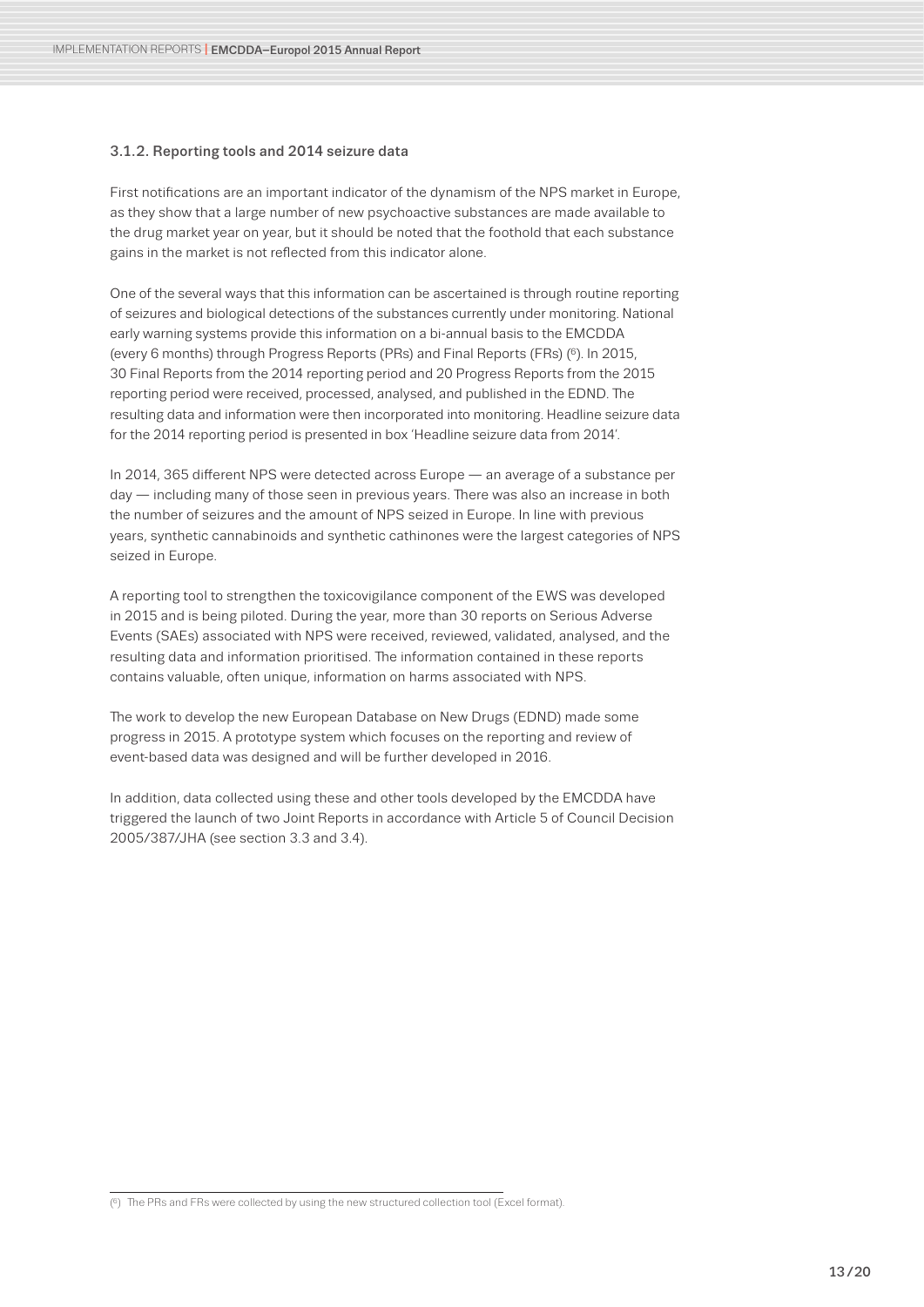# <span id="page-13-0"></span>Headline seizure data from 2014

- n 2014, 365 different NPS were detected across Europe.
- Both the number of seizures and the quantities of NPS seized increased with regard to previous years. In 2014, 48 421 seizures of new psychoactive substances were reported, amounting to almost 4 tonnes. This represents a 4 % increase over the previous year in terms of number of seizures and 27 % increase in terms of total amount of NPS seized.
- $\blacksquare$  In 2014, cannabinoids and cathinones continued to be the largest categories of NPS seized in Europe, amounting to 78 % of all cases and 61 % of the total amounts seized.
- Synthetic cannabinoids: 29 395 seizures, amounting to almost 1.3 tonnes of substance seized. This represents an increase of 37 % over the previous year in terms of seizure number and 14 % decrease in terms of total amount of seized.
- Synthetic cathinones: 8 343 seizures, amounting to almost 1.1 tonnes of substance seized. This represents a decrease of 22 % over the previous year in terms of seizure number and 5 % increase in terms of total amount seized.
- $\blacksquare$  The number of seizures of synthetic opioids has increased more than tenfold in the last 4 years, and more than doubled from 2013.

# **I** 3.2. Public health-related alerts

One of the core functions of the Early Warning System is to identify signals of serious harms associated with new psychoactive substances and to react to them as necessary. The challenge of fulfilling this important function implies monitoring signals related to a large number of substances of diverse chemical nature and pharmacological action.

The past few years have seen an increase in the reporting of serious adverse events, including mass intoxications, deaths and outbreaks of infections associated with the use NPS. The EMCDDA has responded to this challenge by strengthening the ability of the EU Early Warning System and its Network to identify, monitor, report, understand and respond to such harms.

During 2015, some 17 public health-related alerts (including updates) were produced based on information received, reviewed, validated, analysed from the EU EWS Network and from searches and reviews of OSI. These were then issued to the EU EWS Network. These comprised alerts and updates containing developments and supplementary information. The content of these communications is listed in Annex 2.

It is important to note that some of the alerts were triggered by media reports and open source monitoring (7) by the EMCDDA, whilst others originated from spontaneous reporting by the EWS Network. In both cases, the detection of the signal of potential harm was quickly followed up by a period of rapid review of the available data, execution of internet snapshots and intensive periods of queries to our networks, including data requests and analysis of stimulated reporting.

(7) Internet monitoring, drug forums, scientific publications, etc.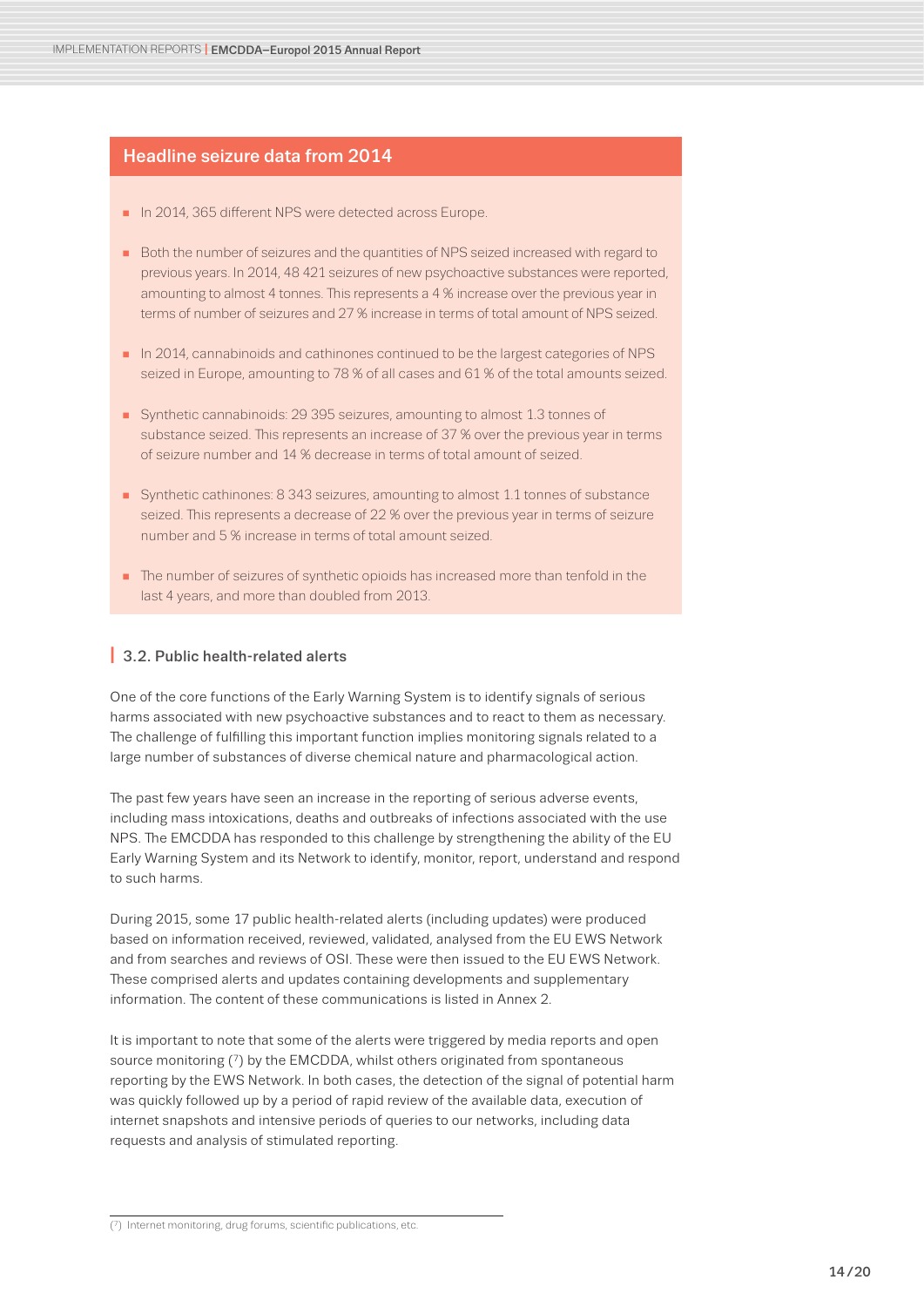<span id="page-14-0"></span>Briefly, in 2015 the public health-related alerts issued by the EMCDDA have addressed public health concerns of diverse nature, such as: deaths associated with the use of potent opioids (deaths associated with ocfentanyl and acetylfentanyl); clusters and outbreaks of intoxications associated with synthetic cannabinoids (alerts on ADB-CHMINACA, ADB-FUBINACA, MDMB-CHMICA and herbal smoking mixtures sold as 'Mocarz'); seizures of 'ecstasy' tablets containing 4-CMA, which has been linked to neurotoxicity; infections among those who inject drugs, including those who inject NPS (alerts on wound botulism and soft tissue infections); and deaths associated with PMMA sold as ecstasy and heroin sold as cocaine.

# **I** 3.3. EMCDDA–Europol Joint reports (Article 5)

Substances posing serious health concerns were intensively monitored during 2015. Two substances, α-PVP and acetylfentanyl, met the criteria for the launch of a Joint Report in accordance with Article 5 of Council Decision 2005/387/JHA.

The ad hoc data collection for the preparation of a Joint Report on  $\alpha$ -PVP was launched on 27 May 2015. Information was collected from the 28 Member States, Turkey, Norway, the EMA and WHO using a Joint Report Questionnaire (JRQ 8). In addition an OSI search and review was performed. The data from the JRQs and OSI search and review was collated, reviewed, validated, and analysed and a Joint Report was prepared within a 4-week period. The Report was submitted to the Council, the Commission and the EMA on 3 August 2015 (9).

Following the same procedure as for the  $\alpha$ -PVP, an ad hoc data collection for the preparation of a Joint Report on the second substance, acetylfentanyl, was launched on 22 September 2015, following health alerts issued concerning acetylfentanyl (see section 3.2) and a review of the existing data available on the substance. The Joint Report on acetylfentanyl was submitted to the institutions on 1 December 2015 (<sup>10</sup>).

Both substances have since been assessed at the 37th Meeting of the Expert Committee on Drug Dependence (ECDD) held in Geneva, Switzerland (16 – 20 November 2015). A recommendation was made that the substances be added to the relevant schedules of the Single Convention on Narcotic Drugs of 1961 as amended by the 1972 Protocol and the Convention on Psychotropic Substances of 1971 — α-PVP (schedule II, 1971 Convention) and acetylfentanyl (schedules I and IV, 1961 Convention). The Commission on Narcotic Drugs (CND) decided to place them under international control in March 2016 (59th session of the CND).

#### **I** 3.4. Risk assessments (Article 6)

In accordance with Article 6 of the Council Decision, the Council of the European Union requested that in 2015, a risk assessment be undertaken by the Scientific Committee of the EMCDDA regarding α-PVP.

<sup>(8)</sup> The Joint Report Questionnaires were collected by using the new structured collection tool (Excel format). (9) EMCDDA–Europol Joint Report on a new psychoactive substance: 1-phenyl-2-(1-pyrrolidinyl)-1-pentanone

<sup>(</sup>α-PVP), September 2015. Available at: www.emcdda.europa.eu/publications/joint-reports/alpha-pvp (10) By the time the Joint Report on acetylfentanyl was submitted, the substance was under assessment by the United

Nations system — specifically, a critical review had been published and the drug had been assessed by the WHO ECDD. A recommendation from the assessment had not been published at the time of writing the Joint Report.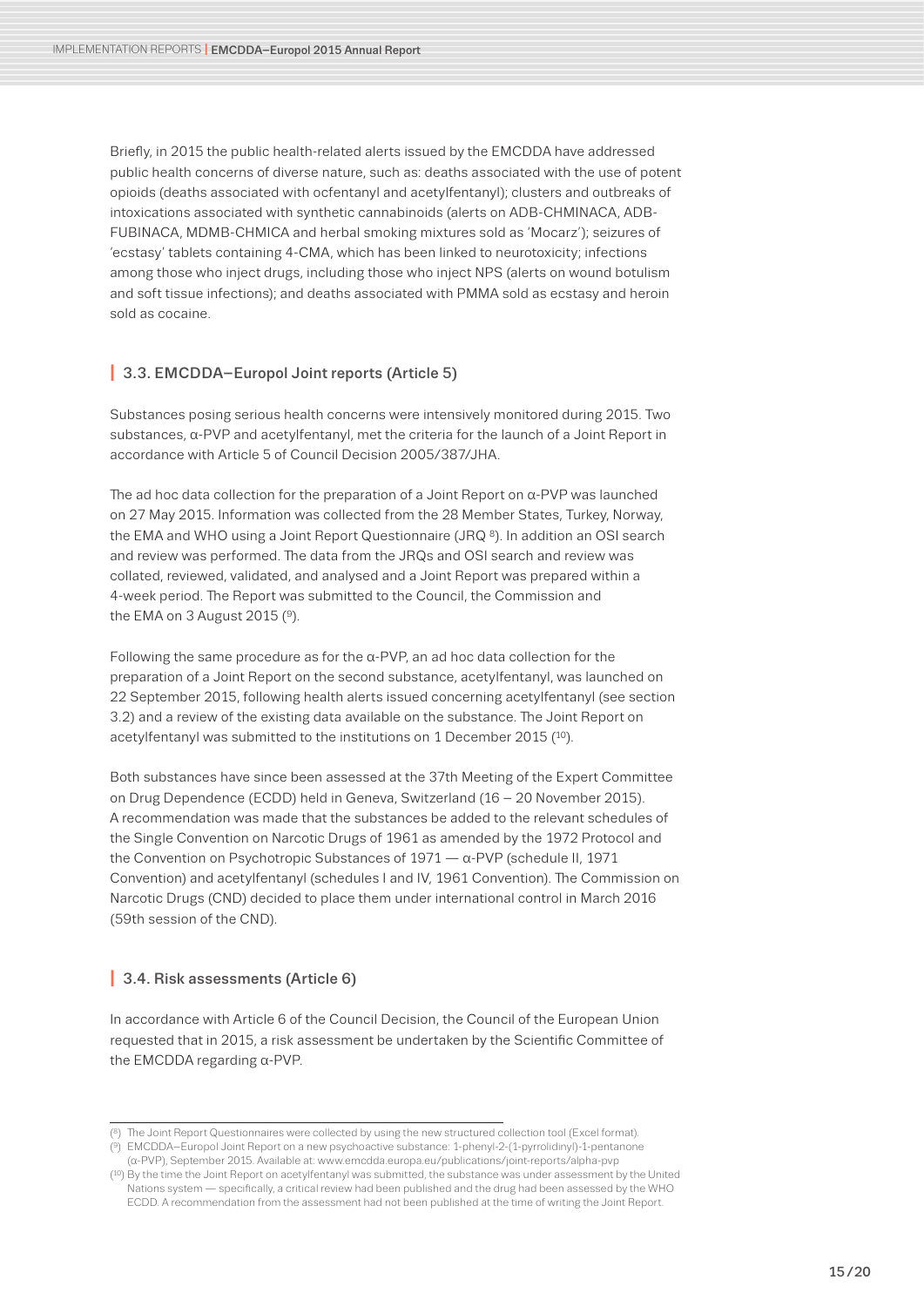The extended Scientific Committee of the EMCDDA met in Lisbon on 18 November 2015 and reviewed the available information on the substance, including data on 191 acute intoxications and 115 deaths associated with this substance in the countries that participate in the EU EWS.

The Risk Assessment Report on α-PVP was prepared and submitted to the Council and the Commission on 27 November 2015. The Commission's proposal for a Council Decision on subjecting α-PVP to control measures throughout the European Union is dated on 18 December 2015 (11).

<sup>(11)</sup> Proposal for a Council Decision on subjecting the new psychoactive substance 1-phenyl-2-(1-pyrrolidin-1-yl) pentan-1-one (α-pyrrolidinovalerophenone, α-PVP) to control measures. COM/2015/0674 final - 2015/0309 (CNS). Available at: http://eur-lex.europa.eu/legal-content/EN/TXT/PDF/?uri=CELEX:52015PC0674&rid=1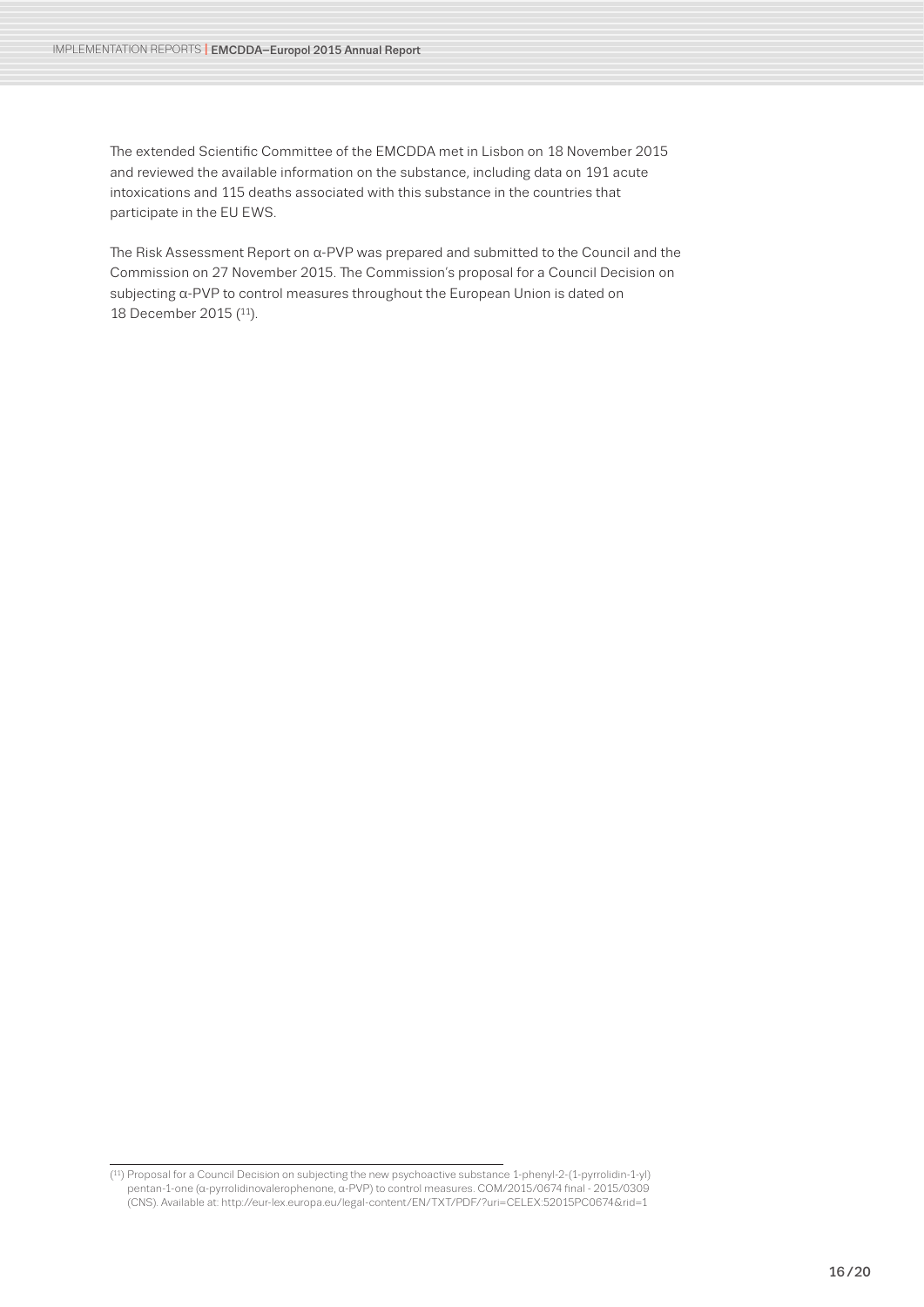# <span id="page-16-0"></span>**I 4. Conclusions**

The new drugs phenomenon shows no signs of slowing down. On the contrary, the number and type of new psychoactive substances reported each year is very high. These numbers, however, fail to convey the enormous amount of work undertaken in real time by the EWS Network at national and EU level and the effort required to manage the networks on a daily basis and provide technical assistance to them.

In addition, the challenges posed by NPS generate significant public health concerns, hence it remains very high on the EU policy agenda. For the EMCDDA, this translates into an increased amount of work, which is necessary in order to cope with the demanding implementation of the Council Decision 2005/387/JHA, and also in order to respond promptly to the important number of requests for information or technical support coming from its stakeholders and partners, including Member States, EU Institutions, other agencies and international organisations, or third countries.

The nature of these challenges along with the pace at which they arise continue to stretch the capacity of the EU and the Reitox Early Warning System networks, who continue to provide rapid response to emerging threats.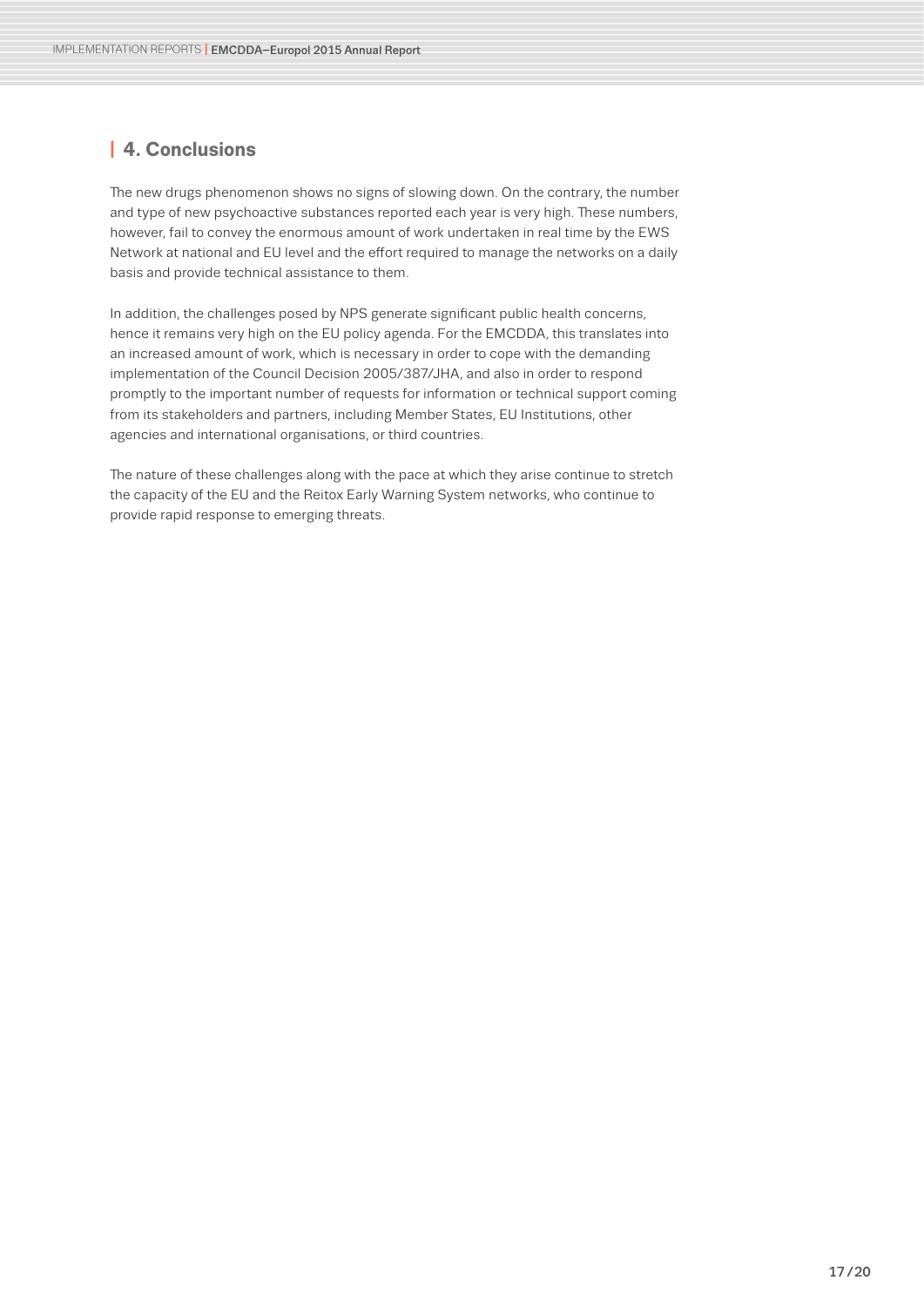# <span id="page-17-0"></span>**I 5. Publications**

#### EMCDDA Risk assessments

**I** Risk Assessment Report of a new psychoactive substance: 1-phenyl-2-(1-pyrrolidinyl)-1 pentanone (α-PVP).

# EMCDDA-Europol Joint Reports

**I** EMCDDA–Europol Joint Report on a new psychoactive substance: 1-phenyl-2-(1-pyrrolidinyl)-1 pentanone (α-PVP), September 2015. Available at: www.emcdda.europa.eu/publications/joint-reports/alpha-pvp

**I** EMCDDA–Europol Joint Report on a new psychoactive substance: N-phenyl-N-[1-(2-phenylethyl) piperidin-4-yl]acetamide (acetylfentanyl), Available at: www.emcdda.europa.eu/publications/joint-reports/acetylfentanyl

#### EMCDDA-Europol implementation reports

**I** EMCDDA–Europol 2014 Annual Report on the implementation of Council Decision 2005/387/ JHA, July 2015. Available at: www.emcdda.europa.eu/publications/implementation-reports/2014

#### EMCDDA reports and online resources

- **I** New psychoactive substances in Europe. An update from the EU Early Warning System (March 2015). Available at: www.emcdda.europa.eu/publications/2015/new-psychoactive-substances
- **I** New psychoactive substances in Europe: Innovative legal responses (June 2015). Available at: www.emcdda.europa.eu/publications/ad-hoc-publication/new-psychoactive-substanceseurope-innovative-legal-responses
- **I** [EU Drug Markets Report: In-depth Analysis](http://www.emcdda.europa.eu/publications/joint-publications/drug-markets), April 2016. Available at: [www.emcdda.europa.eu/publications/eu-drug-markets/2016/in-depth-analysis](http://www.emcdda.europa.eu/publications/eu-drug-markets/2016/in-depth-analysis)
- **I** Early warning system national profiles, May 2012. Available at: www.emcdda.europa.eu/thematic-papers/ews
- **I** [Risk assessment of new psychoactive substances operating guidelines](http://www.emcdda.europa.eu/html.cfm/index100978EN.html), March 2010. Available at: www.emcdda.europa.eu/html.cfm/index100978EN.html
- **I** Understanding the 'Spice' phenomenon, November 2009. Available at: www.emcdda.europa.eu/publications/thematic-papers/spice
- **I** [Early-warning system on new psychoactive substances operating guidelines](http://www.emcdda.europa.eu/html.cfm/index52448EN.html), October 2007. Available at: www.emcdda.europa.eu/html.cfm/index52448EN.html

#### Online resources

- **I** Action on new drugs webpage, www.emcdda.europa.eu/activities/action-on-new-drugs
- **I** Synthetic cannabinoids in Europe, Perspectives on drugs, 2015. Available at: www.emcdda.europa.eu/topics/pods/synthetic-cannabinoids
- **I** [Injection](http://www.emcdda.europa.eu/topics/pods/synthetic-drug-production) of synthetic cathinones, Perspectives on drugs, 2015. Available at: www.emcdda.europa.eu/topics/pods/synthetic-cathinones-injection
- **I** Legal approaches to controlling new psychoactive substances, 2015. Available at: [www.emcdda.europa.eu/topics/pods/controlling-new-psychoactive-substances](http://www.emcdda.europa.eu/topics/pods/controlling-new-psychoactive-substances)
- **I** Council Decision 2005/387/JHA of 10 May 2005 on the information exchange, risk-assessment and control of new psychoactive substances, OJ L 127, 20.5.2005, p. 32. Available at: http://eur-lex.europa.eu/LexUriServ/LexUriServ.do?uri=CELEX:32005D0387:EN:HTML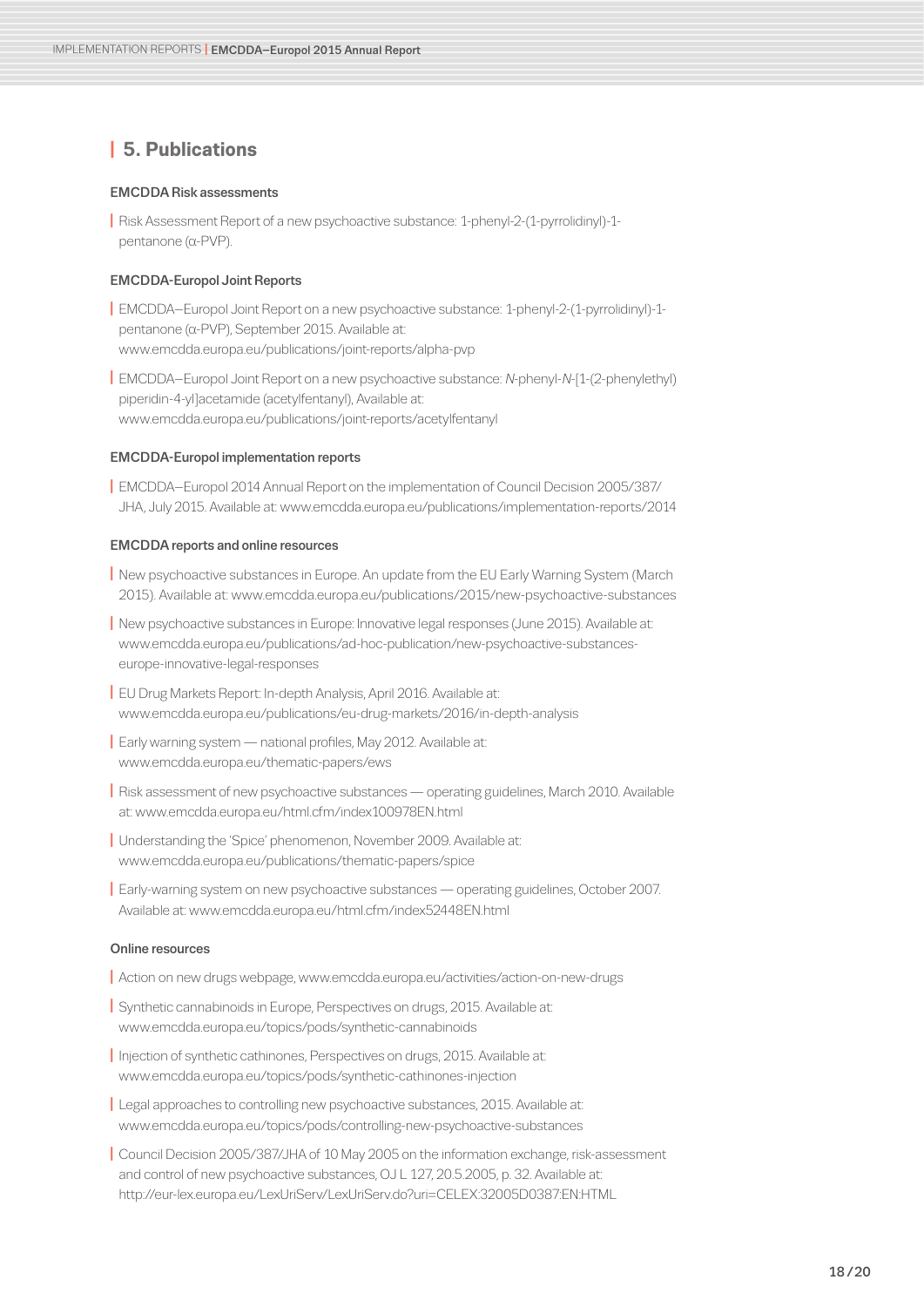<span id="page-18-0"></span>**Annex 1**<br>**New psych**<br>**in 2015 und** New psychoactive substances first notified to the Early Warning System in 2015 under the terms of Council Decision 2005/387/JHA

- 1. 5F-MDMB-PINACA (methyl-[2-(1-(5-fluoropentyl)-1*H*-indazole-3-carboxamido)- 3,3-dimethylbutanoate]), Hungary, 8 January 2015
- 2. Nifoxipam (5-(2-fluorophenyl)-3-hydroxy-7-nitro-*1H*-benzo[e][1,4]diazepin-2(3H)-one), Sweden, 13 January 2015
- 3. NSI-189 ((4-benzylpiperazin-1-yl)-[2-(3-methylbutylamino)pyridin-3-yl]methanone), Sweden, 13 January 2015
- 4. Clonazolam (6-(2-chlorophenyl)-1-methyl-8-nitro-4H-[1,2,4]triazolo[4,3-a][1,4] benzodiazepine), Sweden, 13 January 2015
- 5. U-47700 (3,4-dichloro-*N*-[2-(dimethylamino)cyclohexyl]-*N*-methylbenzamide), Sweden, 13 January 2015
- 6. bk-IVP (1-(2,3-dihydro-*1H*-inden-5-yl)-2-(ethylamino)pentan-1-one), Sweden, 13 January 2015
- 7. <sup>N</sup>-methyl-bk-MMDA-2 (1-(6-methoxy-1,3-benzodioxol-5-yl)-2-(methylamino) propan-1-one), France, 13 January 2015
- 8. ADAMANTYL-THPINACA (*N*-(1-adamantyl)-1-(tetrahydropyran-4-ylmethyl) indazole-3-carboxamide), Slovenia, 14 January 2015
- 9. 2-Chloro-4,5-MDMA (1-(6-chloro-1,3-benzodioxol-5-yl)-*N*-methyl-propan-2-amine), Spain, 14 January 2015
- 10. 1-(2,3-dihydro-1H-inden-5-yl)-2-phenyl-2-(pyrrolidinyl-1-yl)ethan-1-one, Finland, 29 January 2015
- 11. 4-FEC (2-(ethylamino)-1-(4-fluorophenyl)propan-1-one(4-fluoroethcathinone), Spain, 03 February 2015
- 12. 5-DBFPV (1-(2,3-dihydrobenzofuran-5-yl)-2-(pyrrolidin-1-yl)pentan-1-one), Sweden, 04 February 2015
- 13. 25I-NB34MD (2-(4-iodo-2,5-dimethoxyphenyl)-N-[(3,4-methylenedioxyphenyl) methyl]ethanamine), Sweden, 04 February 2015
- 14. FUB-144 ([1-[(4-fluorophenyl)methyl]indol-3-yl]-(2,2,3,3-tetramethylcyclopropyl) methanone), Latvia, 9 February 2015
- 15. 4F-PBP (1-(4-fluorophenyl)-2-(1-pyrrolidinyl)-1-butanone), Portugal, 10 February 2015
- 16. 25I-NBF 2-(4-iodo-2,5-dimethoxyphenyl)-N-[(2-fluorophenyl)methyl]ethanamine, Slovenia, 24 February 2015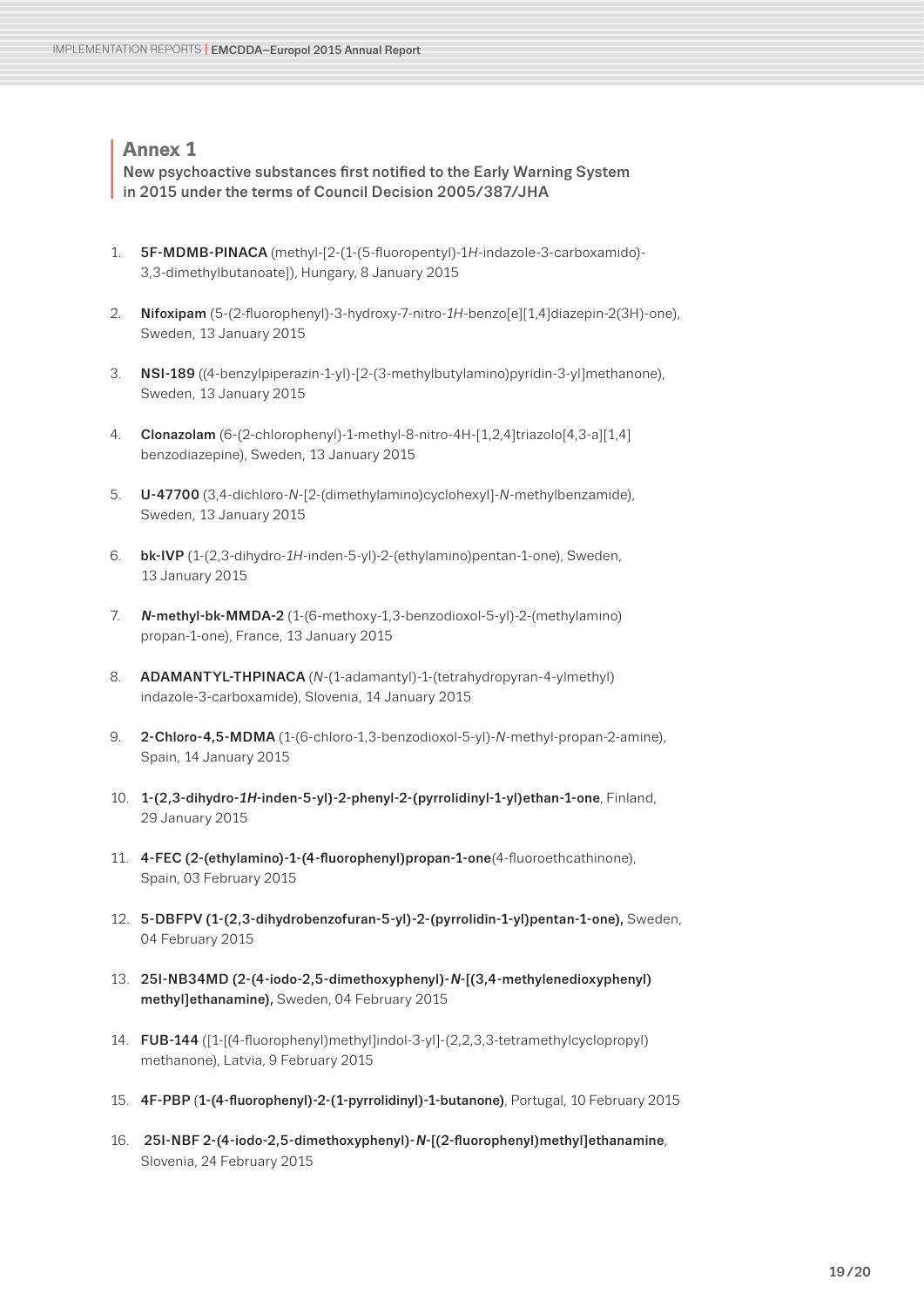- 17. CUMYL-5F-P7AICA (1-(5-fluoropentyl)-N-(2-phenylpropan-2-yl)-7-azaindole -3-carboxamide), Slovenia, 25 February 2015
- 18. Alpha-PNP (alpha-pyrrolidinononaphenone), Sweden, 25 February 2015
- 19. 4-methylpentan-2-amine (DMBA), Sweden, 26 February 2015
- 20. HDMP-28 (methylnaphthidate) (methyl 2-(2-naphthyl)-2-(2-piperidyl)acetate), United Kingdom, 6 March 2015
- 21. Isopropylphenidate (isopropyl 2-phenyl-2-(2-piperidyl)acetate), United Kingdom, 6 March 2015
- 22. 1p-LSD (N,N-diethyl-7-methyl-4-propanoyl-6,6a,8,9-tetrahydroindolo[4,3-fg] quinoline-9-carboxamide), United Kingdom, 6 March 2015
- 23. M-CHMIC (1-(cyclohexylmethyl)-2-methyl-indole-3-carboxylate), Ireland, 10 March 2015
- 24. Deschloroketamine (2-(methylamino)-2-phenyl-cyclohexanone), United Kingdom, 10 March 2015
- 25. Modafinil sulphone (2-benzhydrylsulfonylacetamide), Estonia, 19 March 2015
- 26. 4Br-α-PVP (1-(4-bromophenyl)-2-pyrrolidin-1-yl-pentan-1-one), Poland, 25 March 2015
- 27. DB-MDBP (1-((2,2-difluorobenzo[D][1,3]dioxol-5-yl)methyl)piperazine), Netherlands, 25 March 2015
- 28. AL-LAD ((6aR,9R)-7-allyl-*N,N*-diethyl-6,6a,8,9-tetrahydro-4H-indolo[4,3-fg]quinoline-9-carboxamide), Denmark, 27 March 2015
- 29. SDB-005 (Naphthalen-1-yl-1-pentyl-1*H*-indazole-3-carboxylate), Sweden, 31 March 2015
- 30. 5F-ADB-PINACA (*N*-(1-amino-3,3-dimethyl-1-oxobutan-2-yl)-1-(5-fluoropentyl)- 1*H*-indazole-3-carboxamide), Sweden, 31 March 2015
- 31. AB-PINACA <sup>N</sup>-(2-fluoropentyl) isomer (*N*-(1-amino-3-methyl-1-oxobutan-2-yl)-1- (2-fluoropentyl)-1*H*-indazole-3-carboxamide), Latvia, 7 April 2015
- 32. APP-CHMINACA (*N*-(2-amino-1-benzyl-2-oxo-ethyl)-1-(cyclohexylmethyl)indazole-3-carboxamide), Belgium, 14 April 2015
- 33. 2C-TFM (2-[2,5-dimethoxy-4-(trifluoromethyl)phenyl]ethanamine), Hungary, 14 April 2015
- 34. 5-BPDi (1-indan-5-yl-2-pyrrolidin-1-yl-hexan-1-one), Poland, 17 April 2015
- 35. MDMB-FUBICA (methyl 2-(1-(4-fluorobenzyl)-1*H*-indol-3-carboxamide)- 3,3-dimethylbutanoate), Sweden, 4 May 2015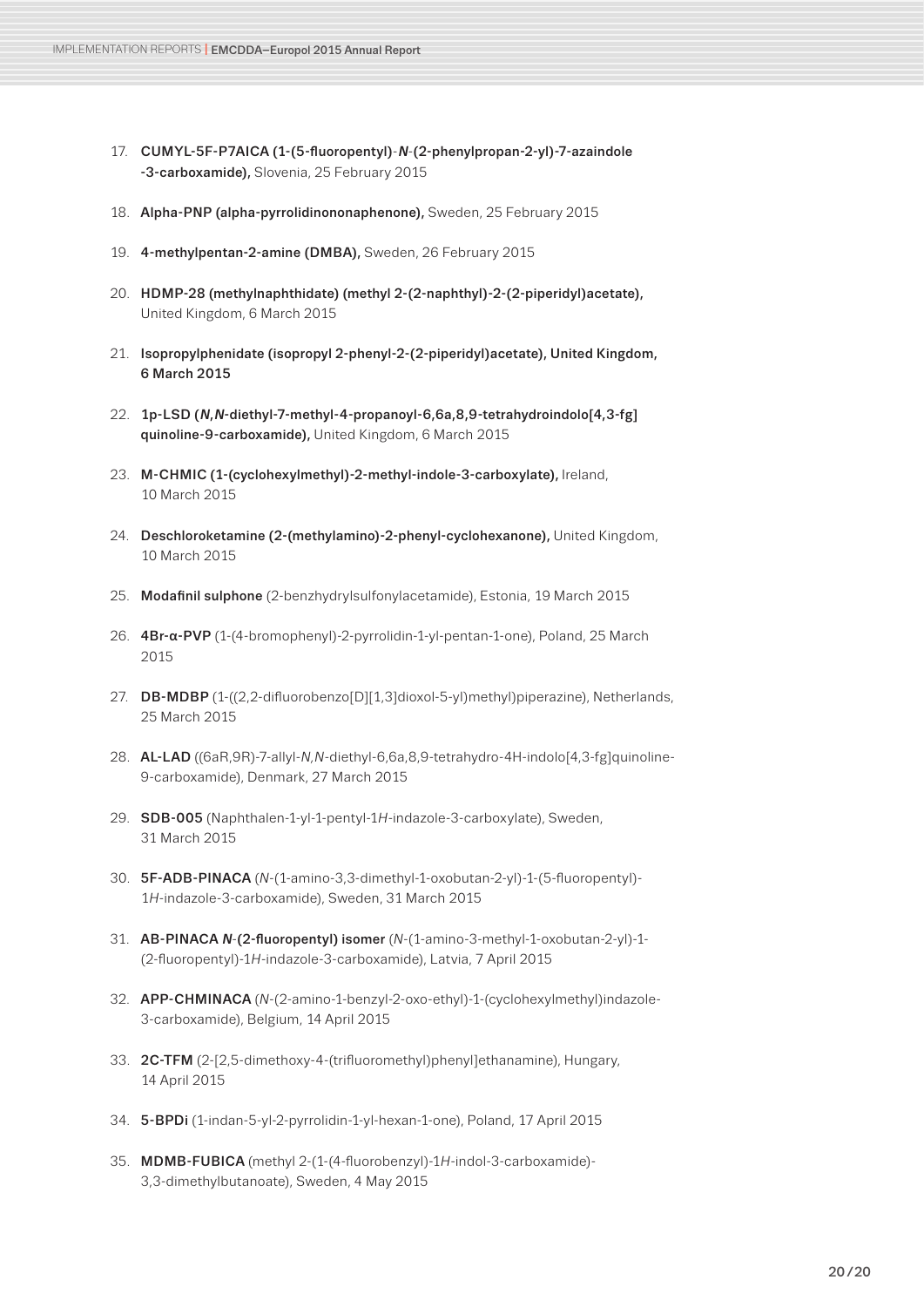- 36. 4-methylmethylphenidate (methyl 2-(2-piperidyl)-2-(p-tolyl)acetate), United Kingdom, 7 May 2015
- 37. 4-ethylethcathinone or 4-EEC (2-(ethylamino)-1-(4-ethylphenyl)propan-1-one), Spain, 11 May 2015
- 38. DOIP (1-(4-isopropyl-2,5-dimethoxy-phenyl)propan-2-amine), Slovenia, 21 May 2015
- 39. AMB-CHMINACA (Methyl 2-(1-(cyclohexylmethyl)-1*H*-indazole-3-carboxamide)- 3-methylbutanoate), Croatia, 28 May 2015
- 40. 4-MeO-α-PV9 (1-(4-methoxyphenyl)-2-(pyrrolidin-1-yl)octan-1-one), Hungary, 28 May 2015
- 41. 3,4-DMeO-α-PHP (1-(3,4-dimethoxyphenyl)-2-(pyrrolidin-1-yl)hexan-1-one), Sweden, 28 May 2015
- 42. Propylphenidate (Propyl-2-phenyl-2-(piperidin-2-yl)acetate), Denmark, 12 June 2015
- 43. 5F-AB-FUPPYCA (*N*-(1-amino-3-methyl-1-oxobutan-2-yl)-1-(5-fluoropentyl)-5- (4-fluorophenyl)-1*H*-pyrazole-3-carboxamide), France, 12 June 2015
- 44. 5F-PY-PICA (1-(5-fluoropentyl)-3-(pyrrolidine-1-carbonyl)-1-H-indole), France, 12 June 2015
- 45. FUB-JWH-018 (1-(4-fluorobenzyl)-1*H*-indol-3-yl)(naphthalen-1-yl)methanone), France, 12 June 2015
- 46. Nor-mephedrone (2-amino-1-(4-methylphenyl)-1-propanone), France, 12 June 2015
- 47. Despropionyl-2-fluoro fentanyl (*N*-(2-Fluorophenyl)-1-(2-phenylethyl)piperidin-4-amine), Germany and France, 12 June 2015
- 48. 5C-AKB48 (*N*-(2-adamantyl)-1-(5-chloropentyl)indazole-3-carboxamide), Sweden, 17 June 2015
- 49. 5F-EMB-PINACA (ethyl 2-[[1-(5-fluoropentyl)indazole-3-carbonyl]amino]- 3-methyl-butanoate), Sweden, 17 June 2015
- 50. 5F-PY-PINACA ([1-(5-fluoropentyl)indazol-3-yl]-pyrrolidin-1-yl-methanone), Sweden, 17 June 2015
- 51. **EMB-FUBINACA** (ethyl 2-[[1-[(4-fluorophenyl)methyl]indazole-3-carbonyl]amino]-3-methyl-butanoate), Sweden, 17 June 2015
- 52. Ethylnaphthidate (ethyl 2-(2-naphthyl)-2-(2-piperidyl)acetate), Spain, 18 June 2015
- 53. CBL-018 (naphthalen-1-yl 1-pentyl-1*H*-indole-3-carboxylate), Poland, 2 July 2015
- 54. <sup>N</sup>-methyl aminorex derivative (5-phenyl-2-amino-*N*-methyl-oxazoline), Poland, 2 July 2015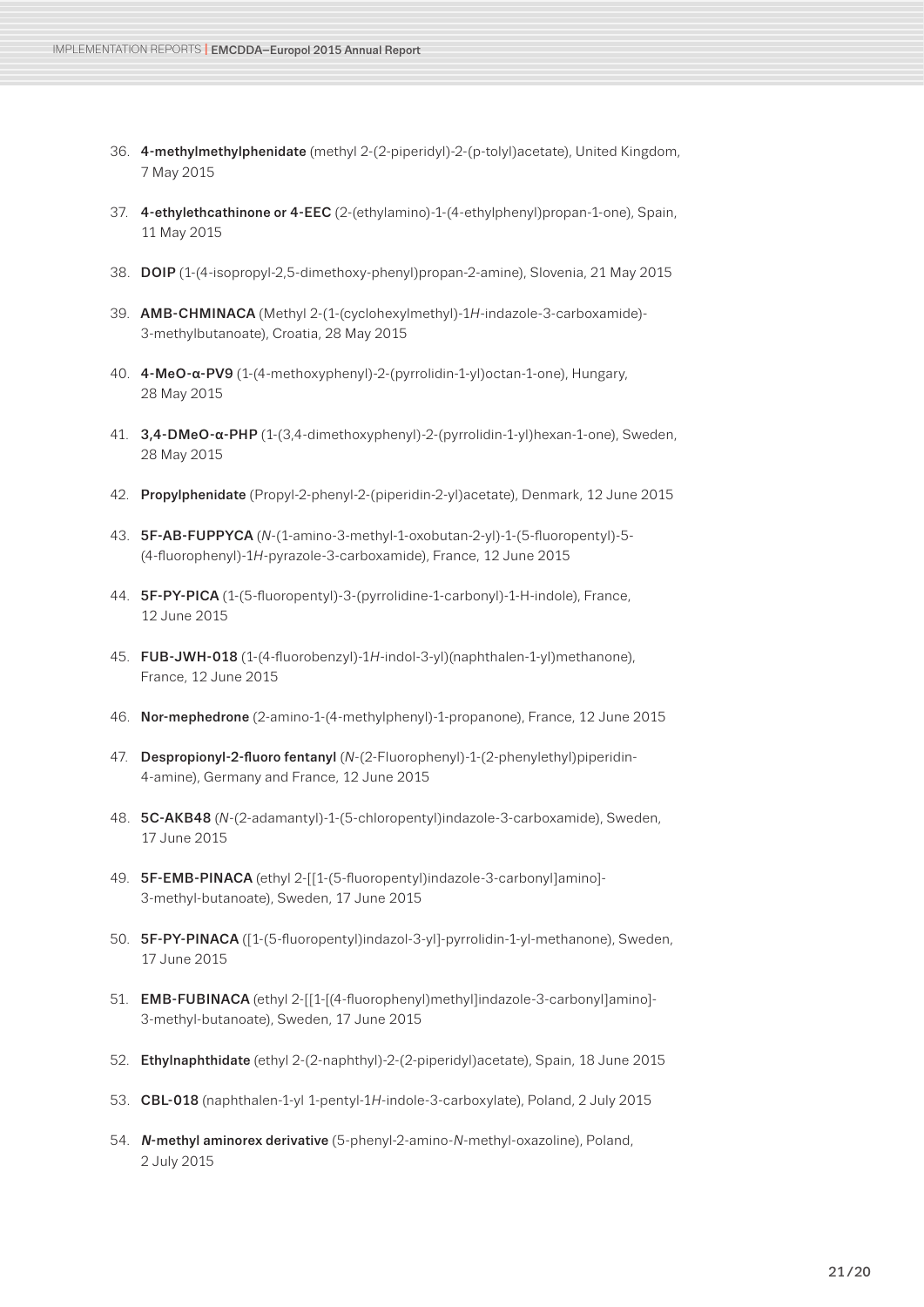- 55. 5-Fluoropentyl-3-pyridinoylindole ([1-(5-fluoropentyl)-1*H*-indol-3-yl](pyridin-3-yl) methanone), Hungary, 6 July 2015
- 56. Methamnetamine (*N*-methyl-1-(naphthalen-2-yl)propan-2-amine), Denmark, 6 August 2015
- 57. AB-CHMFUPPYCA (*N*-(1-amino-3-methyl-1-oxobutan-2-yl)-1-(cyclohexylmethyl)- 3-(4-fluorophenyl)-1*H*-pyrazole-5-carboxamide), Slovenia, 7 August 2015
- 58. 3-MeO-PCMo (4-[1-(3-methoxyphenyl)cyclohexyl]morpholine), Netherlands, 7 August 2015
- 59. McPT (*N*-(2-(1H-indol-3-yl)ethyl-*N*-methylcyclopropanamine), United Kingdom, 10 August 2015
- 60. TH-PVP (2-pyrrolidin-1-yl-1-tetralin-6-yl-pentan-1-one), Hungary, 10 August 2015
- 61. 2,3-XP (1-(2,3-dichlorophenyl)piperazine), Spain, 12 August 2015
- 62. 4-MeO-BF or 4-methoxybutyrfentanyl (*N*-(4-methoxyphenyl)-*N*-[1-(2-phenylethyl) piperidin-4-yl] butanamide), Sweden, 14 August 2015
- 63. DOPR (1-(2,5-dimethoxy-4-propylphenyl)propan-2-amine), Sweden, 10 September 2015
- 64. DOF (1-(4-fluoro-2,5-dimethoxyphenyl)propan-2-amine), Slovenia, 11 September 2015
- 65. Mexedrone (3-methoxy-2-(methylamino)-1-(4-methylphenyl)propan-1-one), United Kingdom, 11 September 2015
- 66. 4-CMA (1-(4-chlorophenyl)-*N*-methylpropan-2-amine), Belgium, 14 September 2015
- 67. Propylcathinone (1-phenyl-2-(propylamino)propan-1-one), Poland, 21 September 2015
- 68. 2,4-DMMC (1-(2,4-dimethylphenyl)-2-(methylamino)propan-1-one), Poland, 21 September 2015
- 69. 2,4-DMEC (1-(2,4-dimethylphenyl)-2-(ethylamino)propan-1-one), Poland, 21 September 2015
- 70. 3,4-DMAR (3,4-dimethyl-5-phenyl-1,3-oxazolidin-2-imine), Poland, 21 September 2015
- 71. 4-chloro-N,N-dimethylcathinone (1-(4-chlorophenyl)-2-(*N*,*N*-dimethylamino) propan-1-one), United Kingdom, 30 September 2015
- 72. 2-MEC (2-(ethylamino)-1-(2-methylphenyl)propan-1-one), Sweden, 22 October 2015
- 73. AMB-CHMICA (methyl 2-[[1-(cyclohexylmethyl)indole-3-carbonyl]amino]- 3-methyl-butanoate), Slovenia, 26 October 2015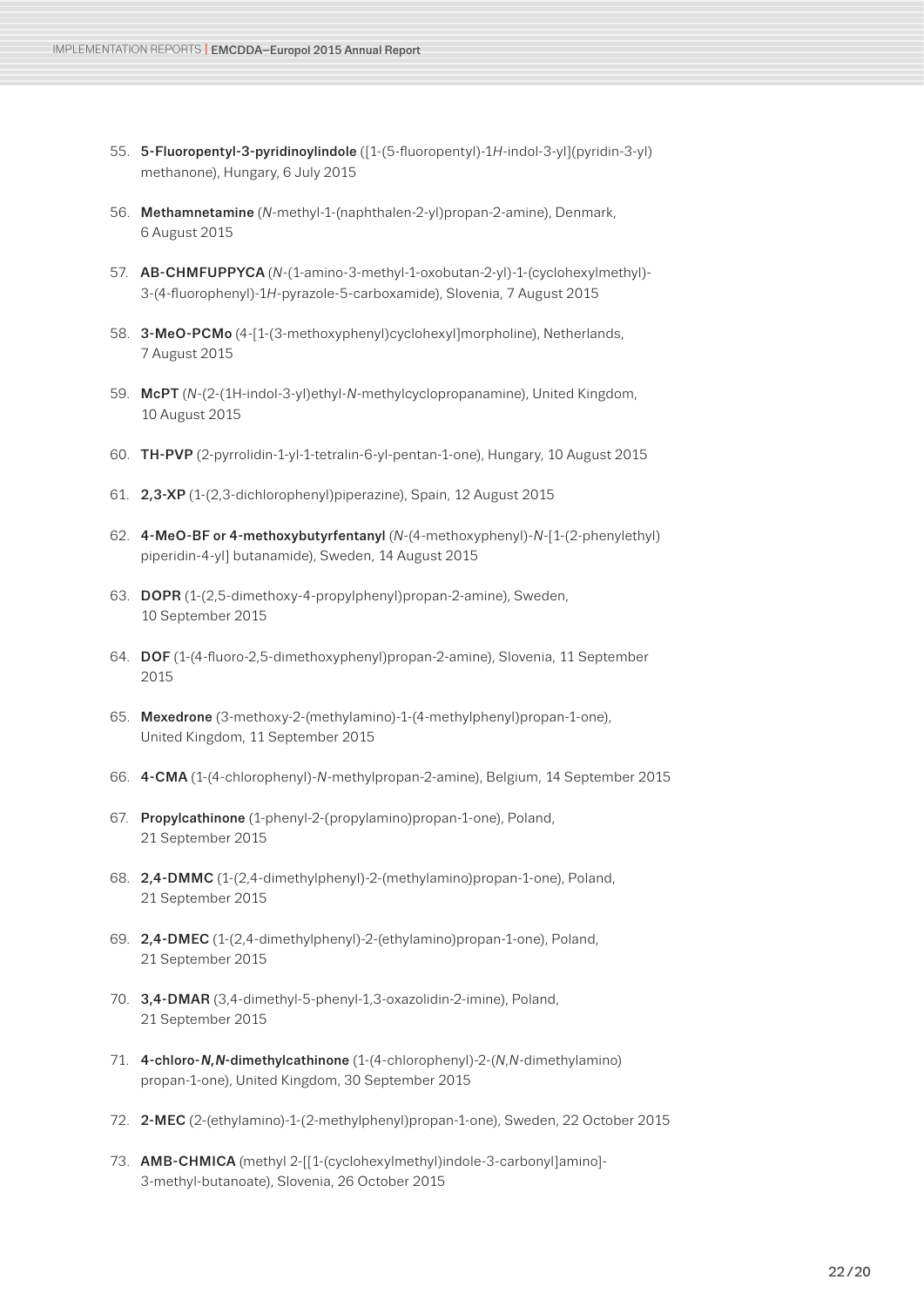- 74. MDMB-CHMCZCA (methyl 2-(9-(cyclohexylmethyl)-9H-carbazole-3-carboxamido)- 3,3-dimethylbutanoate), Sweden, 26 October 2015
- 75. 25C-NBF (2-(4-chloro-2,5-dimethoxyphenyl)-*N*-[(2-fluorophenyl)methyl]ethanamine), Spain, 27 October 2015
- 76. 4-MPH (3-methyl-2-(p-tolyl)morpholine), Slovenia, 27 October 2015
- 77. 5-PPDi (1-(2,3-dihydro-1*H*-inden-5-yl)-2-(pyrrolidin-1-yl)butan-1-one), Slovenia, 27 October 2015
- 78. Furanylfentanyl (*N*-phenyl-*N*-[1-(2-phenylethyl)piperidin-4-yl]-furan-2-carboxamide), Finland, 3 November 2015
- 79. 4-Cl-α-PVP (1-(4-chlorophenyl)-2-pyrrolidin-1-yl-pentan-1-one), Belgium, 5 November 2015
- 80. 4-F-α-PHP (1-(4-fluorophenyl)-2-(pyrrolidin-1-yl)hexan-1-one), Sweden, 6 November 2015
- 81. Phenetrazine (3-ethyl-2-phenyl-morpholine), Sweden, 12 November 2015
- 82. Bk-IBP (1-(2,3-dihydro-*1H*-inden-5-yl)-2-(ethylamino)butan-1-one), Slovenia, 24 November, 2015
- 83. 4-fluoromethylphenidate (methyl 2-(4-fluorophenyl)-2-(piperidin-2-yl)acetate), United Kingdom, 04 December 2015
- 84. tBuONE (1-(1,3-Benzodioxol-5-yl)-2-(*tert*-butylamino)propan-1-one), France, 10 December 2015
- 85. Epirocaine ([2-methyl-2-(propylamino)propyl] benzoate), Greece, 15 December 2015
- 86. Modafinil (2-[(diphenylmethyl)sulfinyl]acetamide), Greece (the Netherlands and Spain), 15 December 2015
- 87. Adinazolam (1-(8-chloro-6-phenyl-*4H*-[1,2,4]triazolo[4,5-a][1,4]benzodiazepin-1-yl)- *N*,*N*-dimethylmethanamine), Germany (Sweden and Slovenia), 15 December 2015
- 88. JWH-018 cyclohexymethyl derivative ([1-(cyclohexylmethyl)-*1H*-indol-3-yl] (naphthalen-1-yl)methanone), Germany, 16 December 2015
- 89. 5-MAPDB (1-(2,3-dihydrobenzofuran-5-yl)-*N*-methylpropan-2-amine), Slovenia, 16 December 2015
- 90. Iso-phenmetrazine (5-methyl-2-phenylmorpholine), Slovenia, 16 December 2015
- 91. 5-MBPB (1-(benzofuran-5-yl)-*N*-methylbutan-2-amine), Slovenia, 16 December 2015
- 92. 5F-PCN (1-(5-fluoropentyl)-*N*-(naphthalen-1-yl)-1*H*-pyrrolo[3,2-c]pyridine-3-carboxamide), Slovenia, 16 December 2015 – retraction of the formal notification issued on 20 April 2016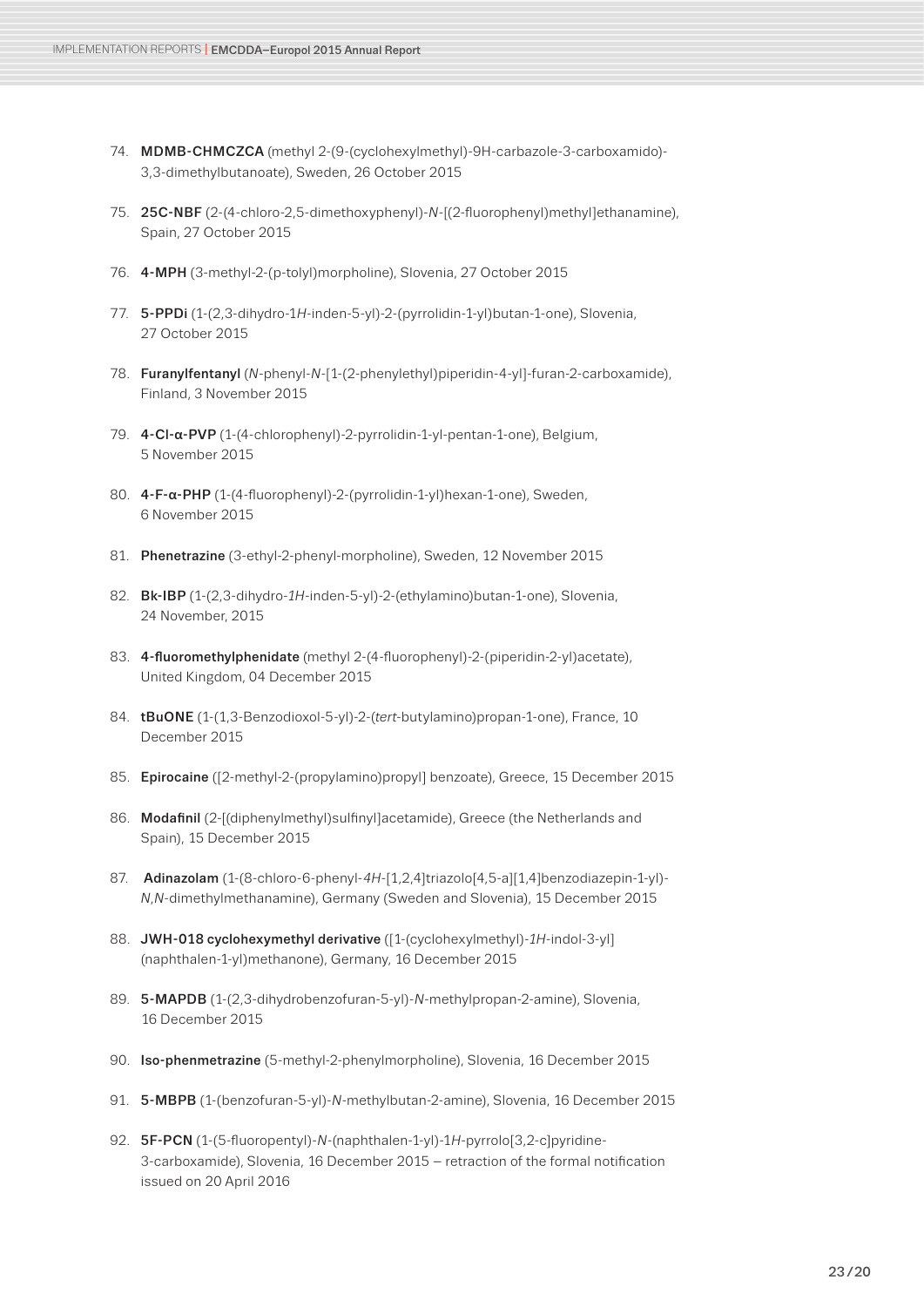- 93. α-TMT ((2-(*1H*-indol-3-yl)-1-methyl-ethyl)dimethylamine), United Kingdom, 17 December 2015
- 94. Phenmetetrazine (4-ethyl-3-methyl-2-phenyl-morpholine), Slovenia, 17 December 2015 – retraction of the formal notification issued on 20 April 2016
- 95. 3F-Phenetrazine (3-ethyl-2-(3-fluorophenyl)morpholine), Slovenia, 17 December 2015
- 96. Metizolam 4-(2-chloro-phenyl)-2-ethyl-6H-thieno[3, 2-f][1,2,4]triazolo[4,3-a][1,4] diazepine, Germany, 18 December 2015
- 97. Nitrazolam 1-methyl-8-nitro-6-phenyl-4H-[1,2,4]triazolo[4,3-a][1,4]benzodiazepine, Germany, 21 December 2015
- 98. Bromantane *N*-(4-bromophenyl)adamantan-2-amine, Sweden, 21 December 2015
- 99. NiPP 2-(isopropylamino)-1-phenylpentan-1-one (NiPP), Sweden, 22 December 2015
- 100. 5-MeO-DIBF 2-(5-methoxy-1-benzofuran-3-yl)ethyl]bis(propan-2-yl)amine, Slovenia, 23 December 2015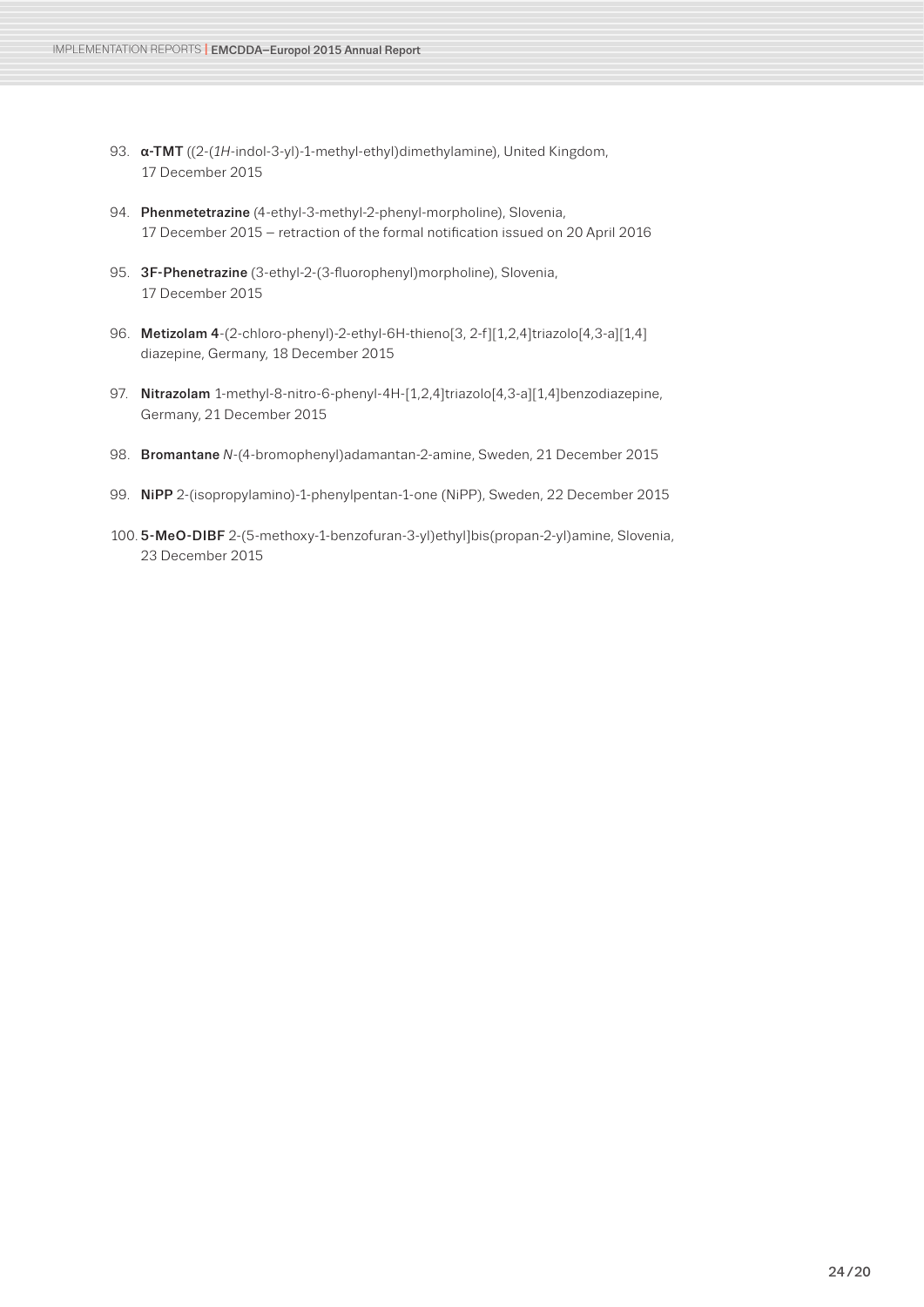# <span id="page-24-0"></span>**I List of Ear**<br>**EWS corre** List of Early Warning System alerts issued to the national EWS correspondents in 2015

- 1. Deaths in the United Kingdom and Sweden associated with Superman logo 'ecstasy' tablets containing PMMA, 9 January 2015
- 2. Superman logo ecstasy tablets containing a high concentration of PMMA in Madrid, Spain, 26 January 2015
- 3. Wound botulism in people who inject heroin: Norway and the United Kingdom, 17 February 2015
- 4. 3 serious non-fatal intoxications in Amsterdam (NL) linked to cocaine believed to be white heroin, 28 February 2015
- 5. 1 death associated with PMMA in Belgium, 14 March 2015
- 6. Fatal intoxication associated with PMMA in Norway, PMMA, 30 March 2015
- 7. Outbreak of soft tissue infections in people who inject drugs, particularly those using new psychoactive substances in Scotland, United Kingdom, 02 April 2015
- 8. Death in Belgium associated with ocfentanil, 22 April 2015
- 9. 2 deaths and 3 non-fatal intoxications in Germany associated with MDMB-CHMICA, 25 April 2015
- 10. Multiple outbreaks of intoxications, including deaths, associated with synthetic cannabinoid products in the United States, 29 April 2015
- 11. 15 non-fatal intoxications associated with tablets containing ADB-FUBINACA in Hungary, 08 May 2015
- 12. 2 deaths associated with acetylfentanyl in the United Kingdom, 07 June 2015
- 13. Outbreak of serious intoxications in Poland associated with a 'legal high' called 'Mocarz', 14 July 2015
- 14. 3 deaths in Poland associated with Superman logo ecstasy tablets containing PMMA, 16 July 2015
- 15. Outbreak of serious intoxications in Poland associated with a 'legal high' called 'Mocarz', 17 July 2015
- 16. Deaths in Europe associated with Acetylfentanyl, 11 September 2015
- 17. 4-Chloromethamphetamine (4-CMA) in ecstasy tablets in Europe, 31 December 2015